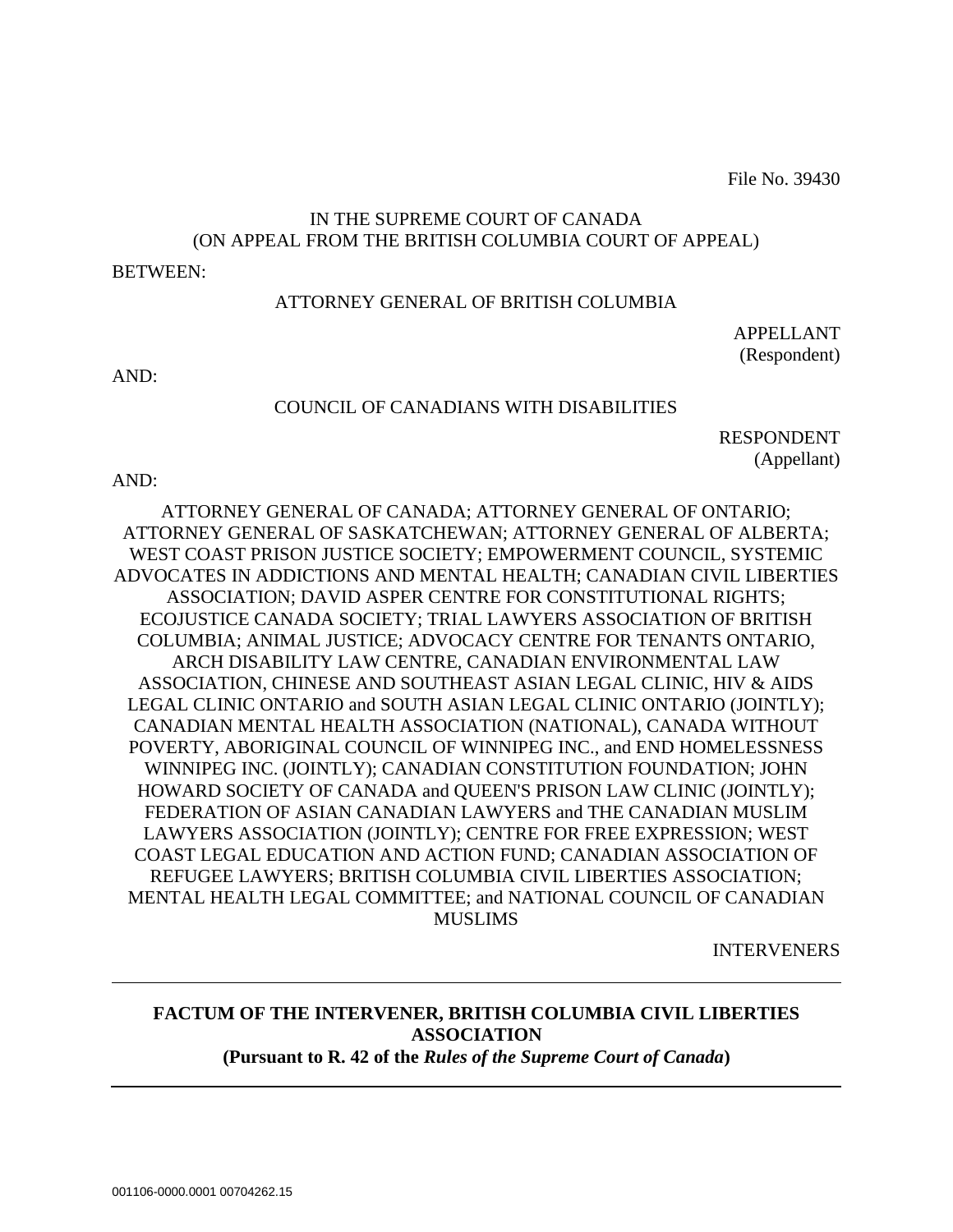### **COUNSEL FOR THE INTERVENER, BRITISH COLUMBIA CIVIL LIBERTIES ASSOCIATION:**

#### **Elin Sigurdson**

Mandell Pinder LLP Barristers and Solicitors 422 - 1080 Mainland Street Vancouver, BC V6B 2T4 Tel: 604.681.4146 Fax: 604.681.0959 E-mail: elin@mandellpinder.com

#### **Monique Pongracic-Speier, Q.C.**

Ethos Law Group LLP Barristers & Solicitors 630 - 999 West Broadway Vancouver, BC V5Z 1K5 Tel: 604.569.3022 Fax: 1.866.591.0597 E-mail: monique@ethoslaw.ca

# **COUNSEL FOR THE APPELLANT, HER MAJESTY THE QUEEN IN RIGHT OF BRITISH COLUMBIA:**

#### **Mark Witten and Emily Lapper**

Ministry of Attorney General of BC 1301 - 865 Hornby Street Vancouver, BC V6Z 2G3 Tel.: 604.660.3093 Fax: 604.660.2636 E-mail: mark.witten@gov.bc.ca emily.lapper@gov.bc.ca

### **COUNSEL FOR THE RESPONDENT, COUNCIL OF CANADIANS WITH DISABILITIES:**

# **Michael Feder, Q.C., Katherine Booth, and Kevin Love**

McCarthy Tétrault LLP Barristers & Solicitors 2400 - 754 Thurlow Street Vancouver, BC V6E 1T2 Tel.: 604.643.7100 Fax: 604.643.7900 E-mail: mfeder@mccarthy.ca kbooth@mccarthy.ca klove@clasbc.net

### **AGENTS FOR THE INTERVENER, BRITISH COLUMBIA CIVIL LIBERTIES ASSOCIATION:**

#### **Jeff Beedell**

Gowling WLG (Canada) LLP Barristers & Solicitors Suite 2600, 160 Elgin Street Ottawa ON K1P 1C3 Tel: 613 786 0171 Fax: 613.788.3587 E-mail: jeff.beedell@gowlingwlg.com

### **AGENTS FOR THE APPELLANT, HER MAJESTY THE QUEEN IN RIGHT OF BRITISH COLUMBIA:**

#### **Dahlia Shuhaibar**

Gib Van Ert Law Barristers & Solicitors 148 Third Avenue Ottawa, ON K1S 2K1 Tel.: 613.501.5350 Fax: 613.651.0304 E-mail: dahlia@gibvanertlaw.com

### **AGENTS FOR THE RESPONDENT, COUNCIL OF CANADIANS WITH DISABILITIES:**

#### **Nadia Effendi**

Borden Ladner Gervais LLP Barristers & Solicitors World Exchange Plaza Suite 1300 - 100 Queen Street Ottawa, ON K1P 1J9 Tel.: 613.787.3562 Fax: 613.230.8842 E-mail: neffendi@blg.com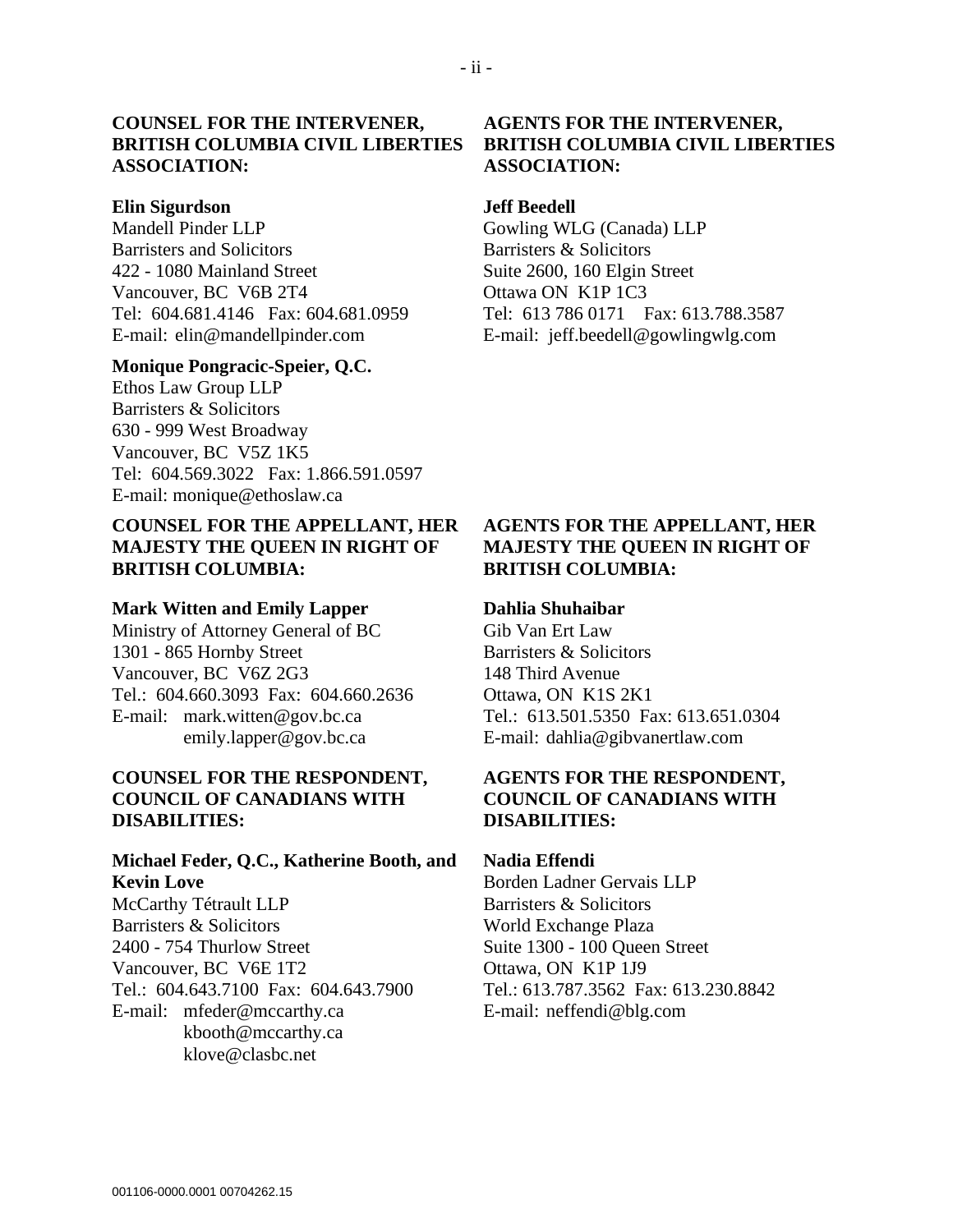# **COUNSEL FOR THE INTERVENER, WEST COAST LEGAL EDUCATION AND ACTION FUND**

#### **Tim Dickson and Jason Harman**

JFK Law Corporation Barristers & Solicitors 340-1122 Mainland Street Vancouver, BC V6B 5L1 Tel.: (604) 687-0549 Fax: (607) 687-2696 Email: tdickson@jfklaw.ca jharman@jfklaw.ca

#### **COUNSEL FOR THE INTERVENER, ECOJUSTICE CANADA SOCIETY**

#### **Kegan Pepper-Smith and Daniel Cheater**

Ecojustice Canada Society 390 - 425 Carrall Street Vancouver, BC V6B 6E3 Tel.: (604) 685-5618 Fax: (604) 685-7813 Email: kpsmith@ecojustice.ca

### **COUNSEL FOR THE INTERVENER, WEST COAST PRISON JUSTICE SOCIETY**

### **Greg Allen and Nojan Kamoosi**

Allen/McMillan Litigation Counsel 1625 -1185 West Georgia Street Vancouver, BC V6E 4E6 Tel.: (604) 628-3982 Fax: (604) 628-3832 Email: greg@amlc.ca

# **AGENTS FOR THE INTERVENER, WEST COAST LEGAL EDUCATION AND ACTION FUND**

#### **Jeff Beedell**

Gowling WLG (Canada) LLP Barristers & Solicitors Suite 2600, 160 Elgin Street Ottawa ON K1P 1C3 Tel: 613 786 0171 Fax: 613.788.3587 E-mail: jeff.beedell@gowlingwlg.com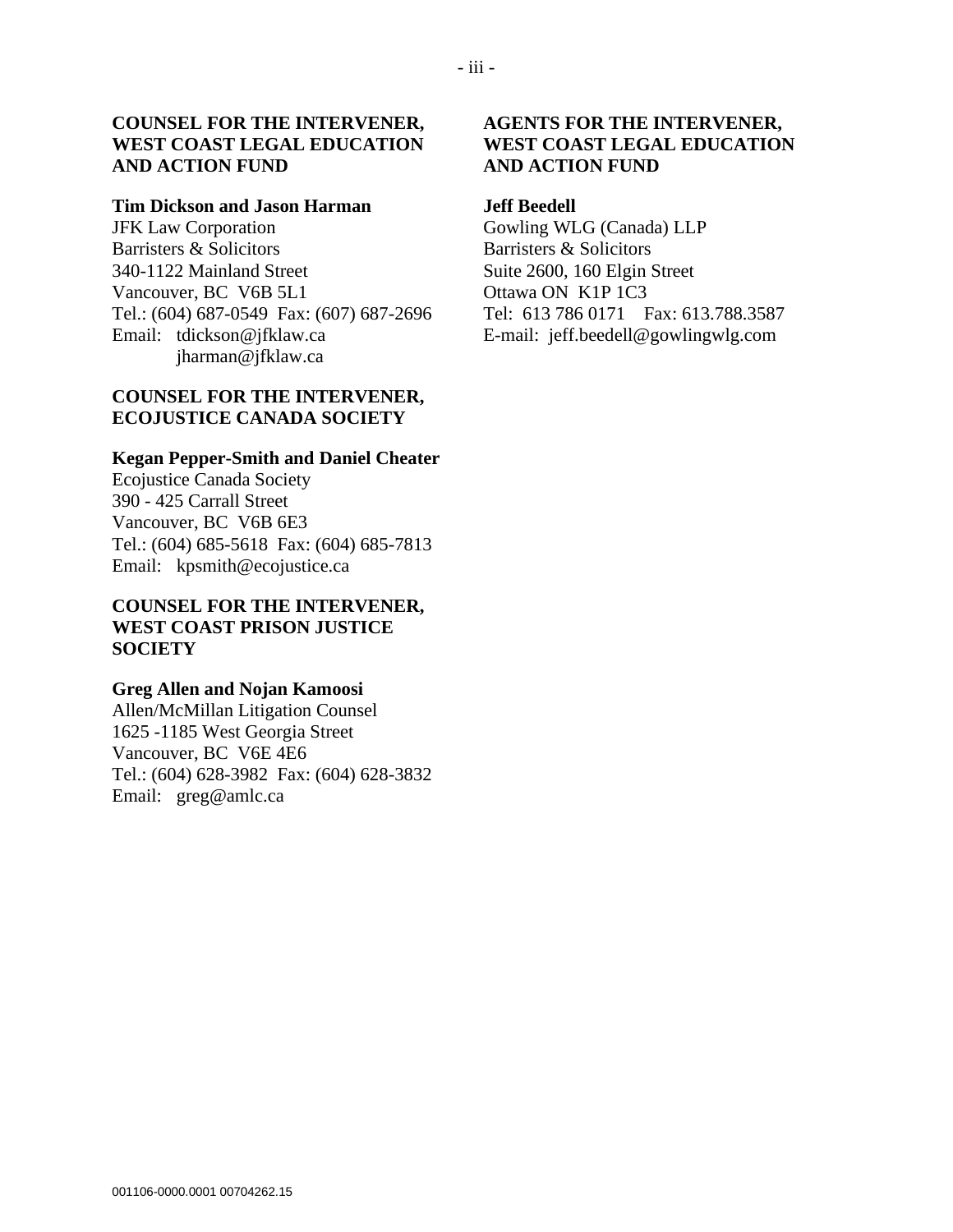### **COUNSEL FOR THE INTERVENER, EMPOWERMENT COUNCIL, SYSTEMIC ADVOCATES IN ADDICTIONS AND MENTAL HEALTH**

### **Anita Szigeti, Maya Kotob and Sarah Rankin**

Anita Szigeti Advocates 400 University Avenue Suite 2001 Toronto, ON M5G 1S5 Tel.: (416) 504-6544 Fax: (416) 204-9562 Email: anita@asabarristers.com

### **COUNSEL FOR THE INTERVENER, CANADIAN CIVIL LIBERTIES ASSOCIATION**

#### **Andrew Bernstein and Emily Sherkey**

Torys LLP 79 Wellington St. West Suite 3000, Box 270, TD South Tower Toronto, ON M5K 1N2 Tel.: (416) 865-7678 Fax: (416) 865-7380 Email: abernstein@torys.com

**COUNSEL FOR THE INTERVENERS, ADVOCACY CENTRE FOR TENANTS ONTARIO, ARCH DISABILITY LAW CENTRE, CANADIAN ENVIRONMENTAL LAW ASSOCIATION, CHINESE AND SOUTHEAST ASIAN LEGAL CLINIC, HIV & AIDS LEGAL CLINIC ONTARIO, and SOUTH ASIAN LEGAL CLINIC ONTARIO**

#### **Mariam Shanouda and Jessica De Marinis**

ARCH Disability Law Centre 55 University Avenue, 15<sup>th</sup> Floor Toronto, ON M5J 2H7 Tel.: (416) 482-8255 Fax: (416) 482-2981 Email: shanoum@lao.on.ca

## **AGENTS FOR THE INTERVENER, EMPOWERMENT COUNCIL, SYSTEMIC ADVOCATES IN ADDICTIONS AND MENTAL HEALTH**

### **Marie-France Major**

Supreme Advocacy LLP 100- 340 Gilmour Street Ottawa, ON K2P 0R3 Tel.: (613) 695-8855 Fax: (613) 695-8580 Email: mfmajor@supremeadvocacy.ca

# **AGENTS FOR THE INTERVENER, CANADIAN CIVIL LIBERTIES ASSOCIATION**

#### **Eugene Meehan, Q.C.**

Supreme Advocacy LLP 100 - 340 Gilmour Street Ottawa, ON K2P 0R3 Tel.: (613) 695-8855 Fax: (613) 695-8580 Email: emeehan@supremeadvocacy.ca

# **AGENTS FOR THE INTERVENERS, ADVOCACY CENTRE FOR TENANTS ONTARIO, ARCH DISABILITY LAW CENTRE, CANADIAN ENVIRONMENTAL LAW ASSOCIATION, CHINESE AND SOUTHEAST ASIAN LEGAL CLINIC, HIV & AIDS LEGAL CLINIC ONTARIO, and SOUTH ASIAN LEGAL CLINIC ONTARIO**

#### **Nadia Effendi**

Borden Ladner Gervais LLP World Exchange Plaza 100 Queen Street, Suite 1300 Ottawa, ON K1P 1J9 Tel.: (613) 787-3562 Fax: (613) 230-8842 Email: neffendi@blg.com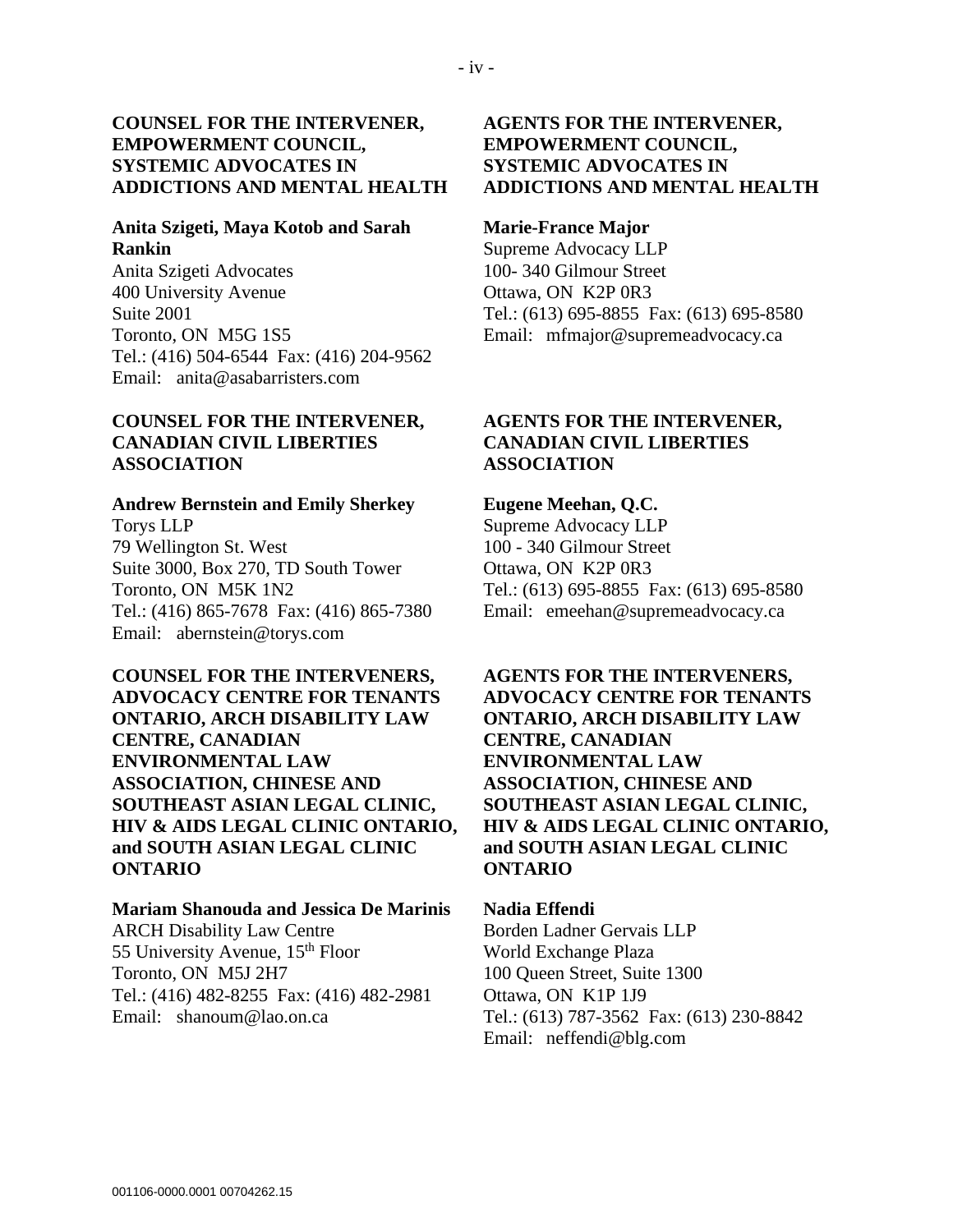### **COUNSEL FOR THE INTERVENER, DAVID ASPER CENTRE FOR CONSTITUTIONAL RIGHTS**

#### **Cheryl Milne and Kent Roach**

University of Toronto 78 Queen's Park Crescent Toronto, ON M5S 2C5 Tel.: (416) 978-0092 Fax: (416) 978-8894 Email: cheryl.milne@utoronto.ca

### **COUNSEL FOR THE INTERVENER, ATTORNEY GENERAL OF CANADA**

#### **Christine Mohr**

Attorney General of Canada Department of Justice, National Litigation **Sector** 120 Adelaide Street West, Suite 400 Toronto, ON M5H 1T1 Tel.: (416) 953-9546 Fax: (416) 952-4518 Email: christine.mohr@justice.gc.ca

### **COUNSEL FOR THE INTERVENER, TRIAL LAWYERS ASSOCIATION OF BRITISH COLUMBIA**

### **Ryan D.W. Dalziel, Q.C. and Aubin P. Calvert**

Hunter Litigation Chambers Law Corporation 2100 - 1040 West Georgia Street Vancouver, BC V6E 4H1 Tel.: (604) 891-2400 Fax: (604) 647-4554 Email: rdalziel@litigationchambers.com

### **COUNSEL FOR THE INTERVENER, ATTORNEY GENERAL OF ALBERTA**

### **Leah McDaniel**

Alberta Justice Constitutional and Aboriginal Law 1000, 10025 - 102A Avenue Edmonton, AB T5J 2Z2 Tel.: (780) 422-7145 Fax: (780) 643-0852 Email: leah.mcdaniel@gov.ab.ca

# **AGENTS FOR THE INTERVENER, DAVID ASPER CENTRE FOR CONSTITUTIONAL RIGHTS**

#### **Matthew Halpin**

Norton Rose Fulbright Canada LLP 45 O'Connor Street, Suite 1500 Ottawa, ON K1P 1A4 Tel.: (613) 780-8654 Fax: (613) 230-5459 Email: matthew.halpin@nortonrosefulbright.com

# **AGENTS FOR THE INTERVENER, ATTORNEY GENERAL OF CANADA**

#### **Christopher Rupar**

Attorney General of Canada Department of Justice Canada, Civil Litigation Section 50 O'Connor Street, 5<sup>th</sup> Floor Ottawa, ON K1A 0H8 Tel.: (613) 941-2351 Fax: (613) 954-1920 Email: christopher.rupar@justice.gc.ca

# **AGENTS FOR THE INTERVENER, TRIAL LAWYERS ASSOCIATION OF BRITISH COLUMBIA**

### **Matthew Halpin**

Norton Rose Fulbright Canada LLP 45 O'Connor Street, Suite 1500 Ottawa, ON K1P 1A4 Tel.: (613) 780-8654 Fax: (613) 230-5459 Email: matthew.halpin@nortonrosefulbright.com

# **AGENTS FOR THE INTERVENER, ATTORNEY GENERAL OF ALBERTA**

### **D. Lynne Watt**

Gowling WLG (Canada) LLP 160 Elgin Street, Suite 2600 Ottawa, ON K1P 1C3 Tel.: (613) 786-8695 Fax: (613) 788-3509 Email: lynne.watt@gowlingwlg.com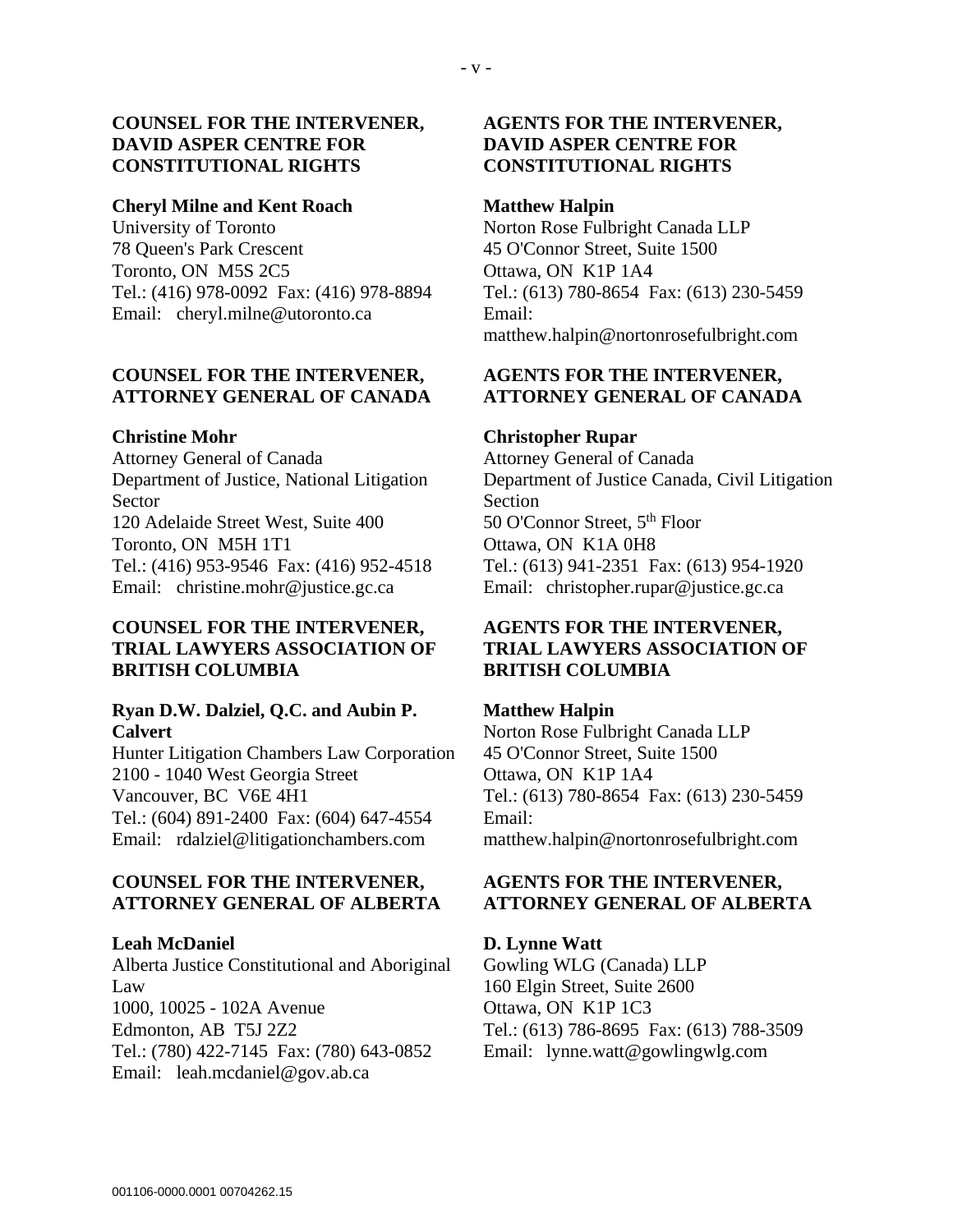### **COUNSEL FOR THE INTERVENER, NATIONAL COUNCIL OF CANADIAN MUSLIMS**

#### **Sameha Omer**

National Council of Canadian Muslims 300 - 116 Albert Street Ottawa, ON K1P 5G3 Tel.: (613) 254-9704 Fax: (613) 701-4062 Email: somer@nccm.ca

#### **COUNSEL FOR THE INTERVENER, MENTAL HEALTH LEGAL COMMITTEE**

## **Karen Spector, Kelley Sryan, C. Tess Sheldon**

250 Younge Street, Suite 2201 Toronto, ON M5B 2L7 Tel.: (416) 995-3477 Fax: (416) 855-9745 Email: spectork@gmail.com

### **COUNSEL FOR THE INTERVENER, CANADIAN ASSOCIATION OF REFUGEE LAWYERS**

### **Anthony Navaneelan and Naseem Mithoowani**

Legal Aid Ontario Refugee Law Office 20 Dundas Street West Toronto, ON M5G 2H1 Tel.: (416) 977-8111 Fax: (416) 977-5567 Email: navanea@lao.on.ca

#### **COUNSEL FOR THE INTERVENER, ATTORNEY GENERAL OF SASKATCHEWAN**

#### **Sharon H. Pratchler, Q.C.**

Attorney General for Saskatchewan 820-1874 Scarth Street Regina, SK S4P 4B3 Tel.: (306) 787-5584 Fax: (306) 787-9111 Email: sharon.pratchler2@gov.sk.ca

## **AGENTS FOR THE INTERVENER, NATIONAL COUNCIL OF CANADIAN MUSLIMS**

#### **Marie-France Major**

Supreme Advocacy LLP 100- 340 Gilmour Street Ottawa, ON K2P 0R3 Tel.: (613) 695-8855 Fax: (613) 695-8580 Email: mfmajor@supremeadvocacy.ca

### **AGENTS FOR THE INTERVENER, ATTORNEY GENERAL OF SASKATCHEWAN**

**D. Lynne Watt** Gowling WLG (Canada) LLP 160 Elgin Street, Suite 2600 Ottawa, ON K1P 1C3 Tel.: (613) 786-8695 Fax: (613) 788-3509 Email: lynne.watt@gowlingwlg.com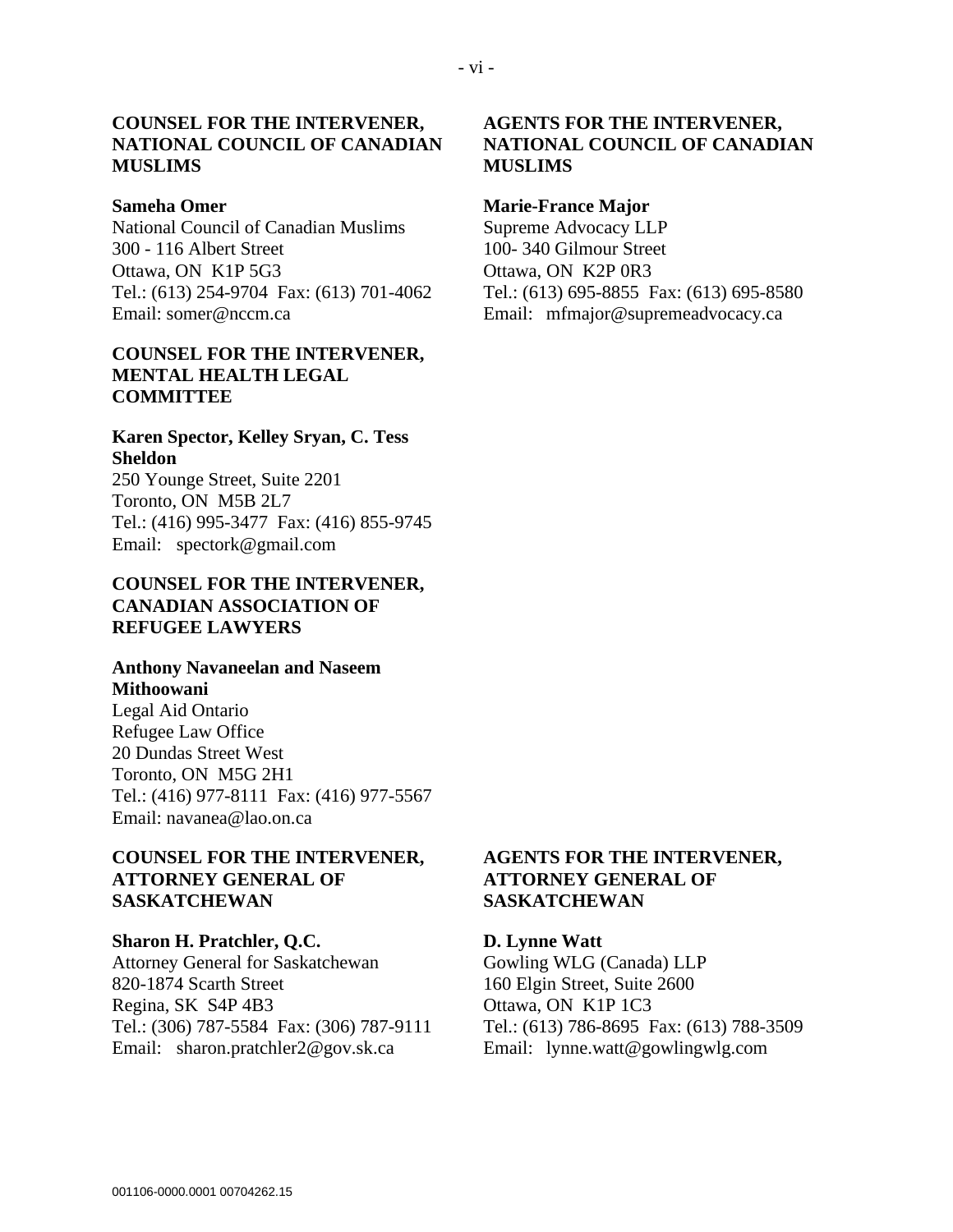#### **COUNSEL FOR THE INTERVENER, CENTRE FOR FREE EXPRESSION**

#### **Faisal Bhabha and Madison Pearlman**

PooranLaw Professional Corporation 400 - 1500 Don Mills Road Toronto, ON M3B 3H4 Tel.: (416) 860-7572 Fax: (416) 860-7577 Email: fbhabha@pooranlaw.com

# **COUNSEL FOR THE INTERVENERS, FEDERATION OF ASIAN CANADIAN LAWYERS and CANADIAN MUSLIM LAWYERS ASSOCIATION**

#### **Fahad Siddiqui**

Norton Rose Fulbright Canada LLP 222 Bay Street, Suite 3000 P.O. Box 53 Toronto, ON M5K 1E7 Tel.: (416) 216-2424 Fax: (416) 216-3930 Email: fahad.siddiqui@nortonrosefulbright.com

# **COUNSEL FOR THE INTERVENERS, JOHN HOWARD SOCIETY OF CANADA and QUEEN'S PRISON LAW CLINIC**

#### **Alison Latimer**

1200 - 1111 Melville Street Vancouver, BC V6E 3V6 Tel.: (778) 847-7324 Email: alison@alatimer.ca

#### **COUNSEL FOR THE INTERVENER, ATTORNEY GENERAL OF ONTARIO**

#### **Yashoda Ranganathan and David Tortell**

Attorney General of Ontario Constitutional Law Branch 720 Bay Street, 4<sup>th</sup> Floor Toronto, ON M7A 2S9 Tel.: (647) 637-0883 Fax: (416) 326-4015 Email: Yashoda.Ranganathan@ontario.ca

### **AGENTS FOR THE INTERVENER, CENTRE FOR FREE EXPRESSION**

#### **Khalid Elgazzar**

440 Laurier Avenue West, Suite 200 Ottawa, ON K1R 7X6 Tel.: (613) 663-9991 Fax: (613) 663-5552 Email: ke@elgazzar.ca

### **AGENTS FOR THE INTERVENERS, FEDERATION OF ASIAN CANADIAN LAWYERS and CANADIAN MUSLIM LAWYERS ASSOCIATION**

#### **Matthew Halpin**

Norton Rose Fulbright Canada LLP 45 O'Connor Street, Suite 1500 Ottawa, ON K1P 1A4 Tel.: (613) 780-8654 Fax: (613) 230-5459 Email: matthew.halpin@nortonrosefulbright.com

### **AGENTS FOR THE INTERVENERS, JOHN HOWARD SOCIETY OF CANADA and QUEEN'S PRISON LAW CLINIC**

**Darius Bossé** Power Law 130 Albert Street, Suite 1103 Ottawa, ON K1P 5G4 Tel.: (613) 702-5566 Fax: (613) 702-5566 Email: DBosse@juristespower.ca

# **AGENTS FOR THE INTERVENER, ATTORNEY GENERAL OF ONTARIO**

#### **Maxine Vincelette**

Power Law 130 Albert Street, Suite 1103 Ottawa, ON K1P 5G4 Tel.: (613) 702-5573 Fax: (613) 702-5573 Email: mvincelette@juristespower.ca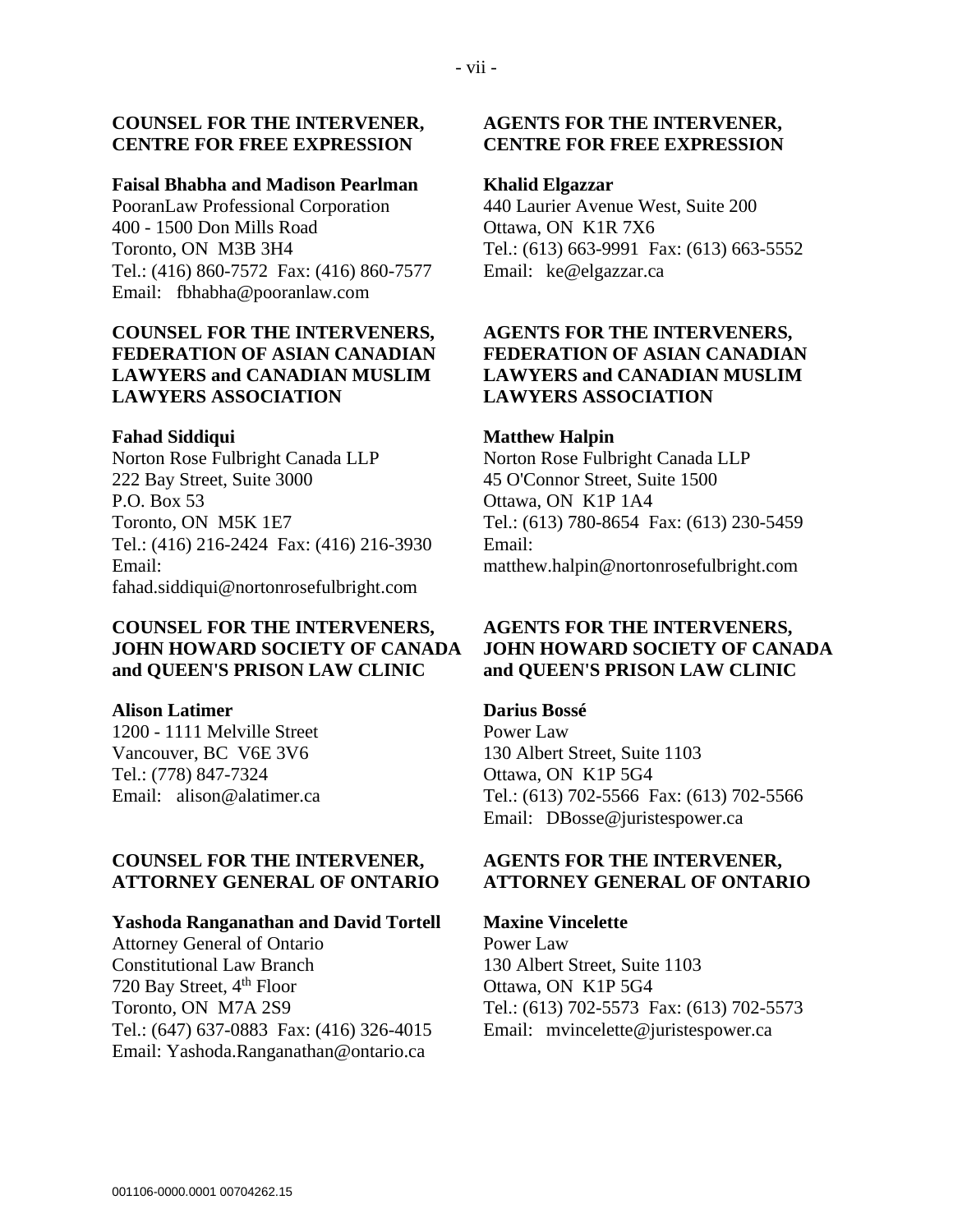#### **COUNSEL FOR THE INTERVENER, ANIMAL JUSTICE**

#### **Kaitlyn Mitchell and Scott Tinney**

Animal Justice 720 Bathurst Street Toronto, ON M5S 2R4 Tel.: (647) 746-8702 Email: kmitchell@animaljustice.ca

# **COUNSEL FOR THE INTERVENERS, CANADIAN MENTAL HEALTH ASSOCIATION (NATIONAL), CANADA WITHOUT POVERTY, ABORIGINAL COUNCIL OF WINNIPEG INC. and END HOMELESSNESS WINNIPEG INC.**

#### **Joëlle Pastora Sala, Chimwemwe Undi and Natalie Copps**

Public Interest Law Centre 100 - 287 Broadway Winnipeg, MB R3C 0R9 Tel.: (204) 985-9735 Fax: (204) 985-8544 Email: jopas@pilc.mb.ca

### **COUNSEL FOR THE INTERVENER, CANADIAN CONSTITUTION FOUNDATION**

#### **Mark Sheeley and Lipi Mishra**

Osler, Hoskin & Harcourt LLP P.O. Box 50, 1 First Canadian Place Toronto, ON M5X 1B8 Tel.: (416) 862-6791 Fax: (416) 862-6666 Email: msheeley@osler.com

### **AGENTS FOR THE INTERVENER, ANIMAL JUSTICE**

#### **Maxine Vincelette**

Power Law 130 Albert Street, Suite 1103 Ottawa, ON K1P 5G4 Tel.: (613) 702-5573 Fax: (613) 702-5573 Email: mvincelette@juristespower.ca

# **AGENTS FOR THE INTERVENERS, CANADIAN MENTAL HEALTH ASSOCIATION (NATIONAL), CANADA WITHOUT POVERTY, ABORIGINAL COUNCIL OF WINNIPEG INC. and END HOMELESSNESS WINNIPEG INC.**

#### **Darius Bossé**

Power Law 130 Albert Street, Suite 1103 Ottawa, ON K1P 5G4 Tel.: (613) 702-5573 Fax: (613) 702-5573 Email: DBosse@juristespower.ca

### **AGENTS FOR THE INTERVENER, CANADIAN CONSTITUTION FOUNDATION**

#### **Geoffrey Langen**

Osler, Hoskin & Harcourt LLP Suite 1900, 340 Albert Street Ottawa, ON K1R 7Y6 Tel.: (613) 787-1015 Fax: (613) 235-2867 Email: glangen@osler.com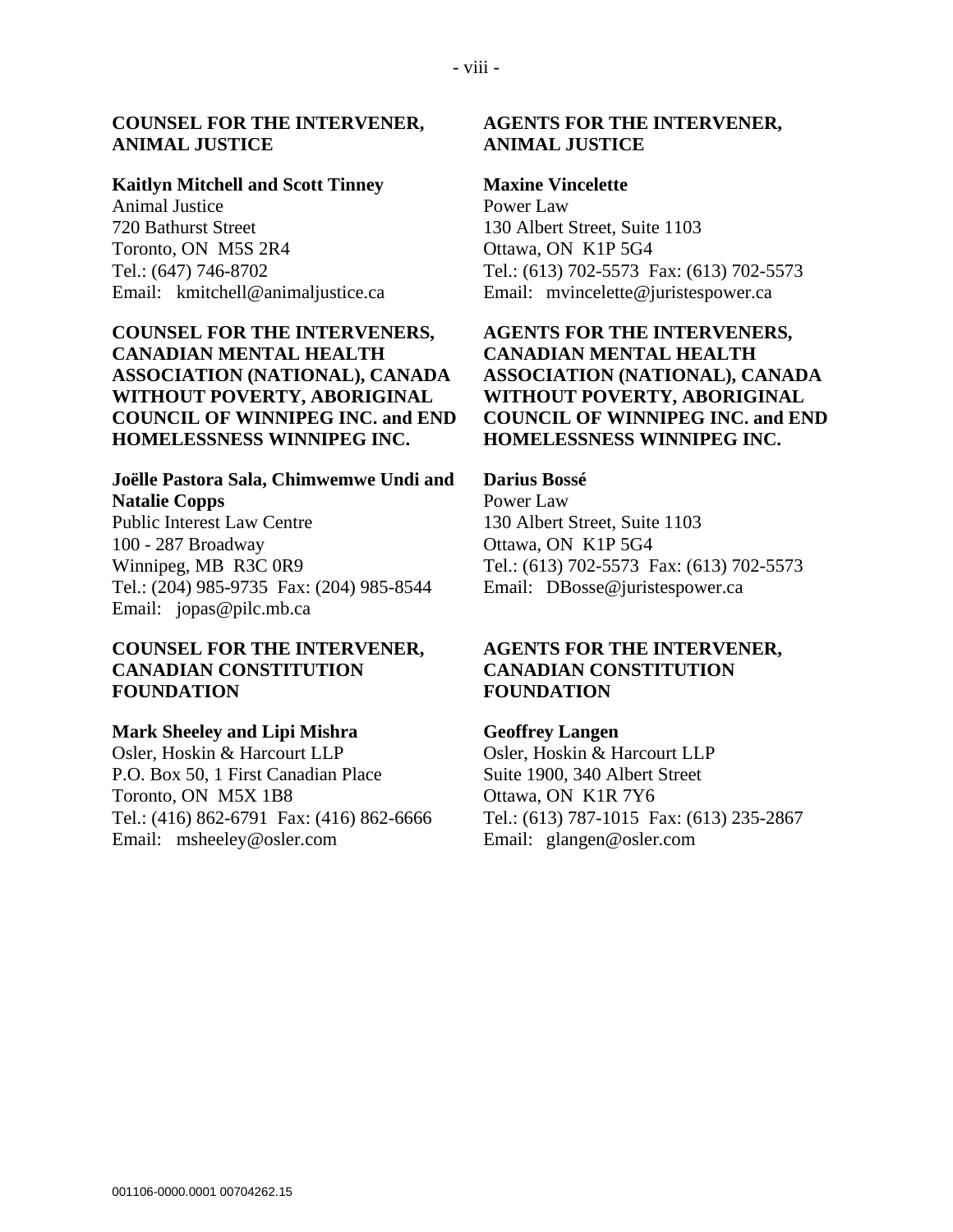# **TABLE OF CONTENTS**

| A.              | A plaintiff's public interest standing should be evaluated against the claim it  |  |
|-----------------|----------------------------------------------------------------------------------|--|
| <b>B.</b>       | Public interest standing should not be tied to how the facts of the case will be |  |
| $\mathcal{C}$ . | Organizational plaintiffs should not be required to function as proxies to       |  |
| D.              | This Court should not impose a rebuttable presumption against public interest    |  |
|                 |                                                                                  |  |
|                 | PART V - TABLE OF AUTHORITIES AND LEGISLATIVE PROVISIONS11                       |  |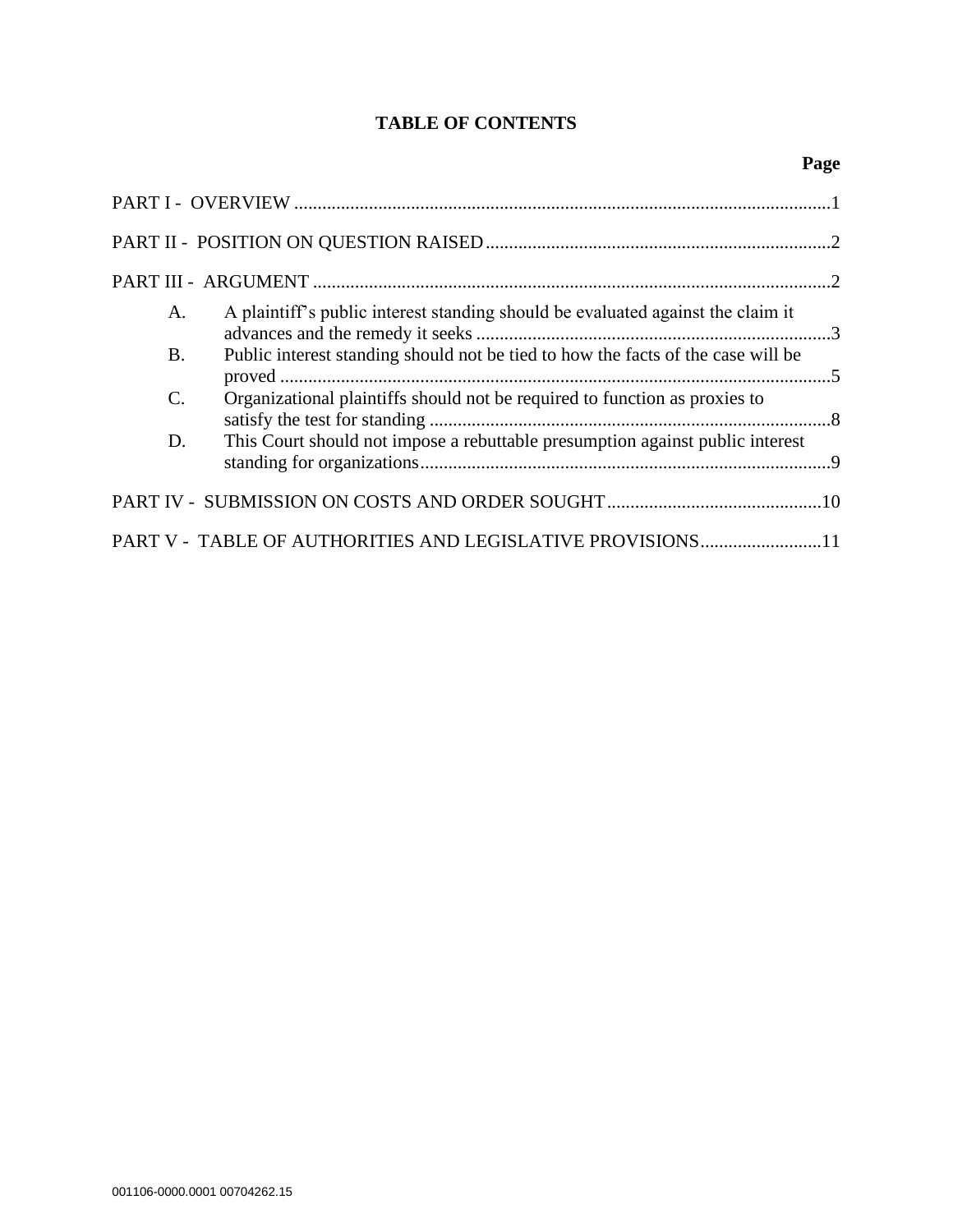### **PART I - OVERVIEW**

<span id="page-9-0"></span>1. *Canada (Attorney General) v Downtown Eastside Sex Workers United Against Violence*  Society ("SWUAV")<sup>1</sup> articulated a principled and practical framework for assessing public interest standing in constitutional cases. That framework was designed to satisfy the twin values of "ensuring access to the courts and preserving judicial resources".<sup>2</sup>

2. While purporting to "vindicate" the *SWUAV* framework,<sup>3</sup> the Appellant Attorney General of British Columbia ("**AGBC**") really seeks to undermine it. The AGBC proposes to import new criteria into the *SWUAV* framework, including that organizational plaintiffs should function as "proxies" for individuals; should be required to explain why they sue alone if they take action without an individual co-plaintiff; and should be required to show, in preliminary proceedings and upon demand, how they intend to prove their claims.<sup>4</sup> The Appellant's proposals rest on the faulty assumptions that systemic *Charter* challenges by public interest organizational plaintiffs are "abstract" and "plaintiff-less" litigation.<sup>5</sup> The Appellant asks the Court to endorse these notions and to change the *SWUAV* framework to reflect them. In effect, the AGBC would have the Court adopt a rebuttable presumption against public interest standing for organizational plaintiffs in systemic *Charter* litigation.

3. The British Columbia Civil Liberties Association ("**BCCLA**") intervenes in the appeal to resist the AGBC's proposal and the imposition of any such presumption.

<sup>1</sup> *Canada (Attorney General) v Downtown Eastside Sex Workers United Against Violence Society*, 2012 SCC 45, [2012] 2 SCR 524 ("*SWUAV*").

<sup>2</sup> *Canadian Council of Churches v Canada (Minister of Employment and Immigration)*, [1992] 1 SCR 236 at 252, as quoted in *SWUAV*, para 23.

<sup>3</sup> Appellant's Factum ("**AF**"), para 45.

<sup>4</sup> AF, paras 40, 63, 66 and 98.

<sup>5</sup> See, *e.g*., AF, paras 3, 59.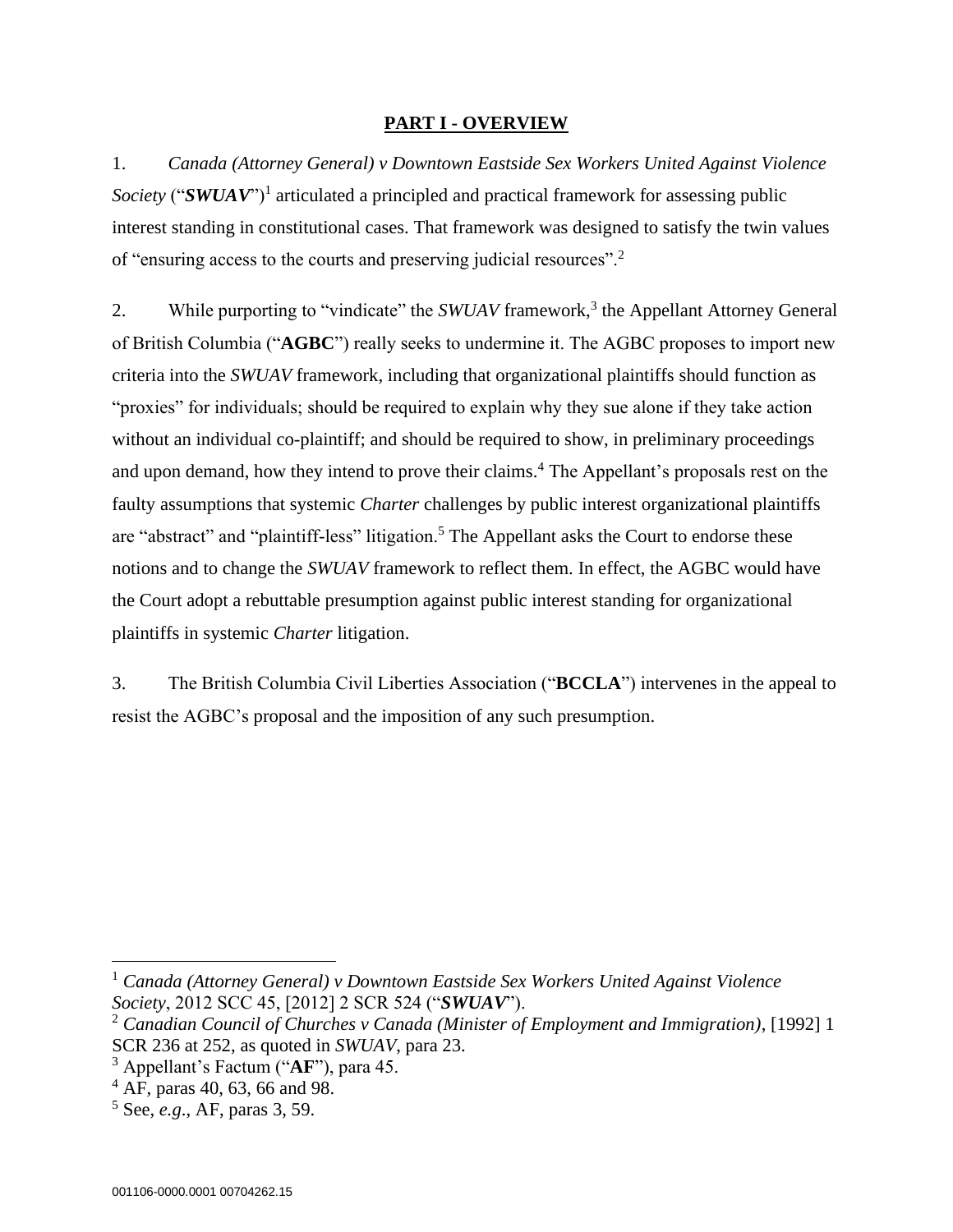#### **PART II - POSITION ON QUESTION RAISED**

<span id="page-10-0"></span>4. Since 1963, the BCCLA has played a prominent role in promoting, defending, sustaining and extending civil liberties and human rights in Canada, including, in recent decades, as a public interest plaintiff in systemic *Charter* litigation.<sup>6</sup> The BCCLA intervenes in this case to oppose an erosion of the *SWUAV* framework and the Appellant's attempt to move the law towards a rebuttable presumption against public interest standing for organizational plaintiffs. The proposed presumption is inconsistent with the purposive approach to standing animating the *SWUAV* framework. The framework must remain focused on the core values it is designed to serve.

<span id="page-10-1"></span>5. The BCCLA takes no position on the facts of the case or the disposition of the appeal.

#### **PART III - ARGUMENT**

6. For nearly a decade, the *SWUAV* framework has instructed trial courts on how to determine public interest standing to bring constitutional cases. The court is to undertake a casespecific assessment of the attributes of the proposed plaintiff and the case, and to cumulatively weigh and assess three factors: (a) whether the case raises a serious justiciable issue; (b) whether the plaintiff has a "real stake" or a "genuine interest" in its outcome; and (c) whether the case is a reasonable and effective means to litigate the matter.<sup>7</sup>

7. An assessment of standing pursuant to the *SWUAV* framework requires purposive attention to the values that public interest standing is intended to serve: the "underlying concern with the principle of legality" and regard for the "effective operation of the court system as a whole" through prudent use of judicial resources.<sup>8</sup> Legality is concerned with the ideas that state action must conform to the Constitution and to statutory authority, and that there must be

7 *SWUAV*, paras 2-3, 20, 23, 36, 37 and 67.

<sup>6</sup> For recent examples, see *British Columbia Civil Liberties Association v Canada (Attorney General)*, 2018 BCSC 62 and 2019 BCCA 228 (collectively, "*Solitary Confinement*"); *Carter v Canada (Attorney General)*, 2012 BCSC 886, 2013 BCCA 435 and 2015 SCC 5, [2015] 1 SCR 331 ("*Carter*"); and *Amnesty International Canada v Canadian Forces*, 2007 FC 1147, 2008 FC 336 and *Amnesty International Canada v Canada*, 2008 FCA 401. See para 10, below, for the BCCLA's definition of "systemic *Charter* litigation".

<sup>8</sup> *SWUAV*, paras 1, 23, 26, 31-34, 43 and 49.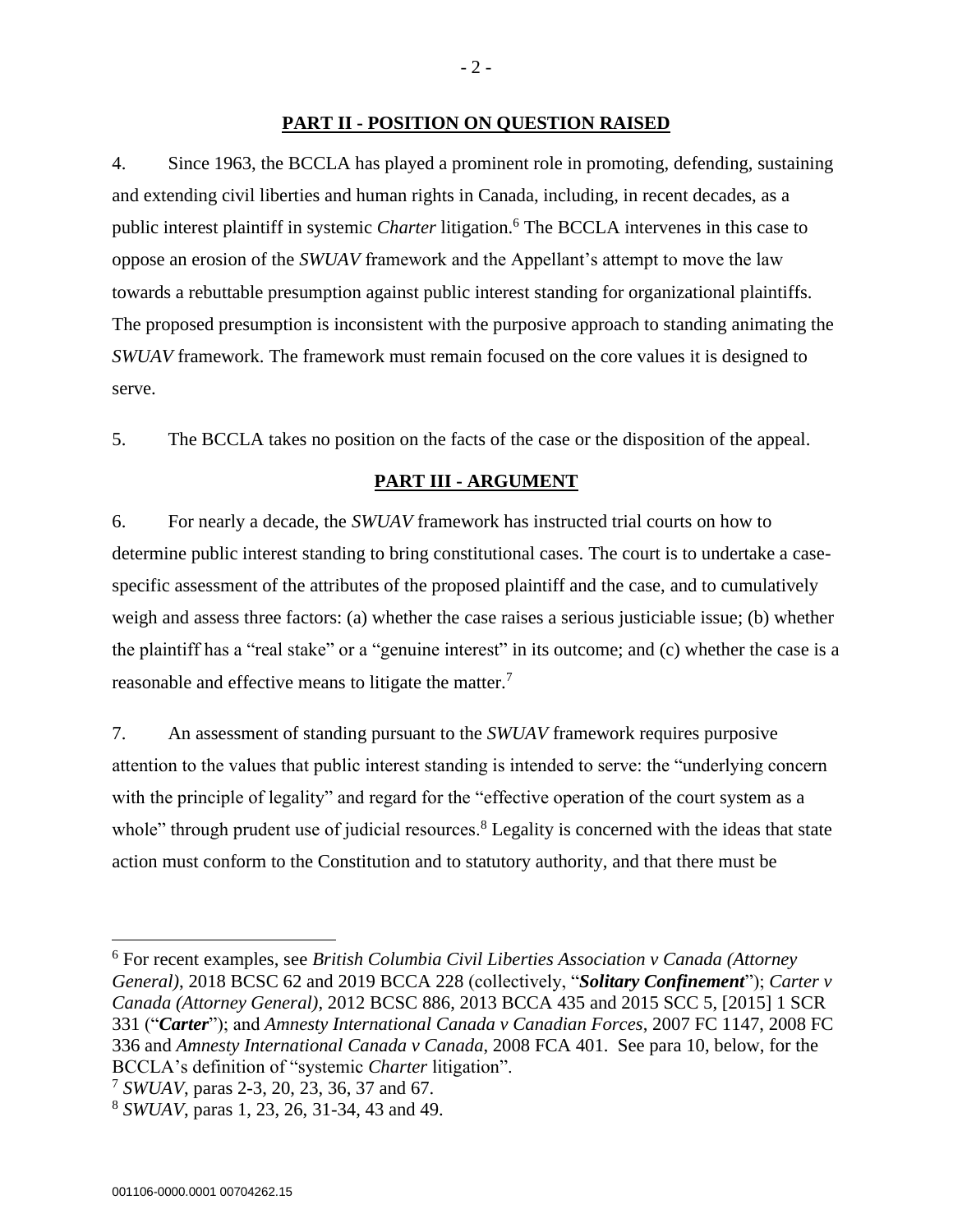practical and effective ways to challenge the lawfulness of state action.<sup>9</sup> The prudence value reflects a concern that if standing standards are too relaxed, it could result "in many persons having the right to bring similar claims and [that] 'grave inconvenience' could be the result".<sup>10</sup>

8. For the reasons explained below, the Appellant's proposals to presumptively limit standing for organizational plaintiffs will not serve these interests. They would instead undermine them.

# <span id="page-11-0"></span>**A. A plaintiff's public interest standing should be evaluated against the claim it advances and the remedy it seeks**

9. A court's case-specific assessment of public interest standing must remain sensitive to the claim before it. In the context of systemic *Charter* litigation, the *SWUAV* framework must not be distorted by requirements or presumptions that would disadvantage organizations pursuing claims that can be reasonably and effectively adjudicated by them. Instead the court must closely consider the ways in which *this* claim seeking *these* remedies may be reasonably and effectively adjudicated.

10. The meaning of "systemic *Charter* litigation" is contentious in this appeal.<sup>11</sup> The BCCLA uses the phrase "systemic *Charter* litigation" to mean litigation that challenges the *Charter*compliance of laws or government actions that affect "… members of a defined and identifiable group in a serious, specific and broadly-based manner regardless of the individual attributes or experiences of any particular member of the group."<sup>12</sup> Properly framed systemic litigation assists trial courts to efficiently determine serious, justiciable issues about the unconstitutional effects of laws or state action at the level of populations or constituencies, not solely at the level of the individual.<sup>13</sup>

<sup>9</sup> *SWUAV*, para 31.

<sup>10</sup> *SWUAV*, para 26, referring to *Smith v Attorney General of Ontario,* [1924] SCR 331 at 337.

<sup>11</sup> AF, paras 55, 56, 58, 73-80; Respondent's Factum ("**RF**"), para 18.

<sup>12</sup> Reasons for Judgment of the British Columbia Court of Appeal, August 26, 2020 ("**BCCA Reasons**"), para 112, Appellant's Record ("**AR**"), Tab 3 at 68.

<sup>13</sup> *Chaouilli v Quebec (Attorney General)*, 2005 SCC 35, [2005] 1 SCR 791, para 189, per Binnie and LeBel JJ, dissenting, but not on this point.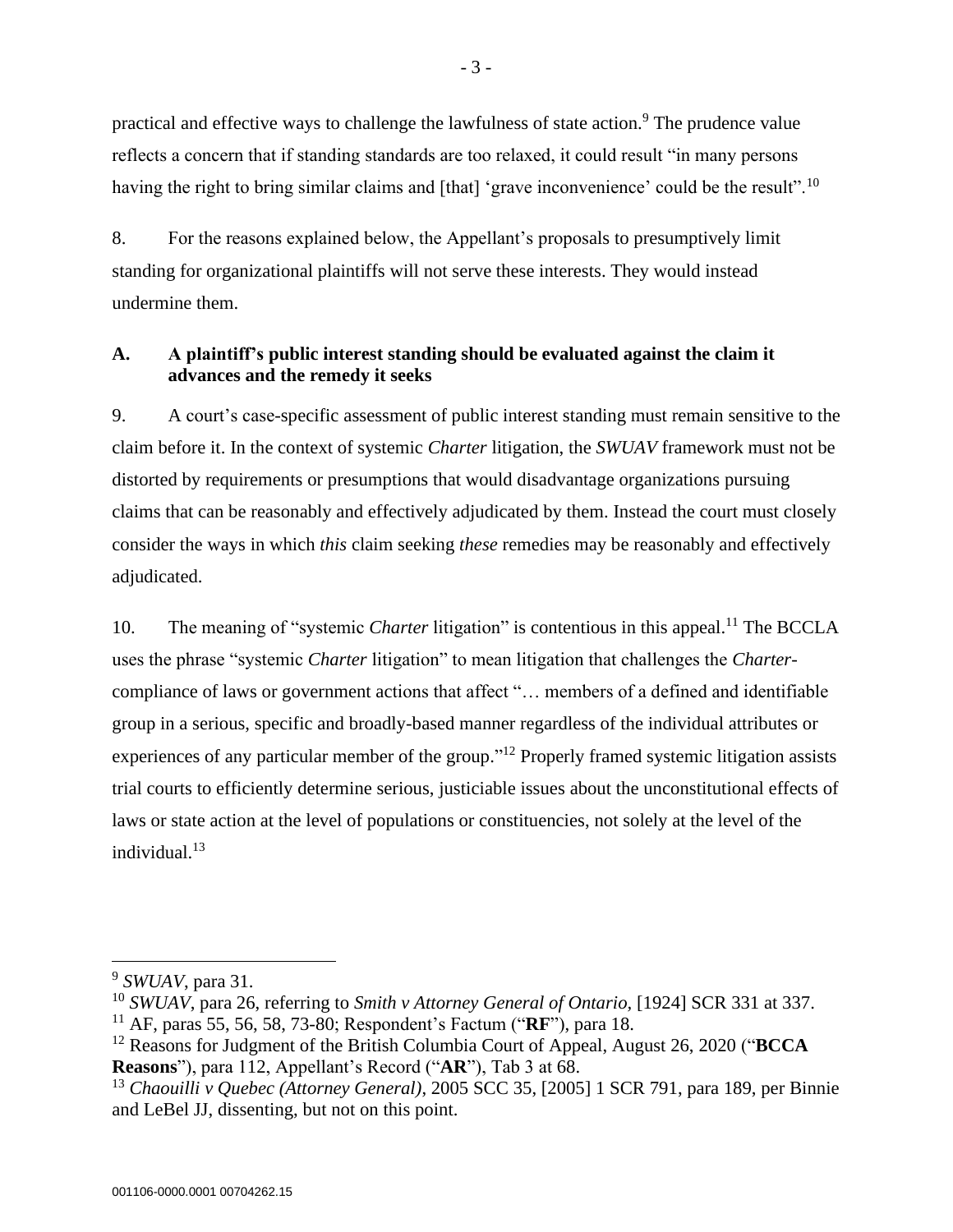11. Systemic *Charter* litigation brought by organizational plaintiffs is not, as the AGBC suggests, "plaintiff-less" litigation.<sup>14</sup> Instead, systemic *Charter* litigation is often brought by organizational plaintiffs precisely because the matters at issue in the litigation transcend the interests of *a* directly affected individual and instead affect a population. <sup>15</sup> The *SWUAV* framework is sensitive to this reality.

12. Organizational plaintiffs concerned with broader public interests are appropriate applicants for the types of remedies typically sought in systemic *Charter* litigation. A systemic claim typically aims to address unconstitutionality by seeking a remedy of broad, not individual, effect. For example, the plaintiff may, as in *SWUAV* and the case at bar, seek declaratory relief pursuant to s. 52 of the *Constitution Act, 1982*. <sup>16</sup> Such declarations are inherently of general impact. They speak to the constitutionality of the law for everyone.

13. The substance of the *Charter* law relied on in a systemic *Charter* challenge may also offer a useful measure to assess the fit between an organizational plaintiff and the claim it seeks to advance. *Canada (Attorney General) v Bedford*<sup>17</sup> offers a useful illustration. In that case, this Court held that for a law to offend s. 7 of the *Charter*, it need only affect "one person" in a grossly disproportionate manner.<sup>18</sup> In so finding, this Court was not concerned with whether the grossly disproportionate effect operated against the plaintiff, a witness or a stranger to the litigation; the fact that *anyone* would be so affected was sufficient to infringe s. 7 of the *Charter*. <sup>19</sup> If an organizational plaintiff brings systemic *Charter* litigation challenging a law on the grounds of gross disproportionality, the logic of *Bedford* will tend to attenuate standing concerns because "permitting the proposed action to go forward will serve the purpose of upholding the principle of legality" without in any way straining the law.<sup>20</sup>

 $14$  AF, para 59.

<sup>15</sup> *SWUAV*, paras 51 and 73.

<sup>16</sup> *SWUAV*, para 7; Amended Notice of Civil Claim, AR, Tab 8 at 118.

<sup>17</sup> *Canada (Attorney General) v Bedford*, 2013 SCC 72, [2013] 3 SCR 1101 ("*Bedford")*.

<sup>18</sup> *Bedford*, paras 122-123.

<sup>19</sup> This was despite the private interest standing of the applicants; see *Bedford*, para 17.

<sup>20</sup> *SWUAV*, para 50.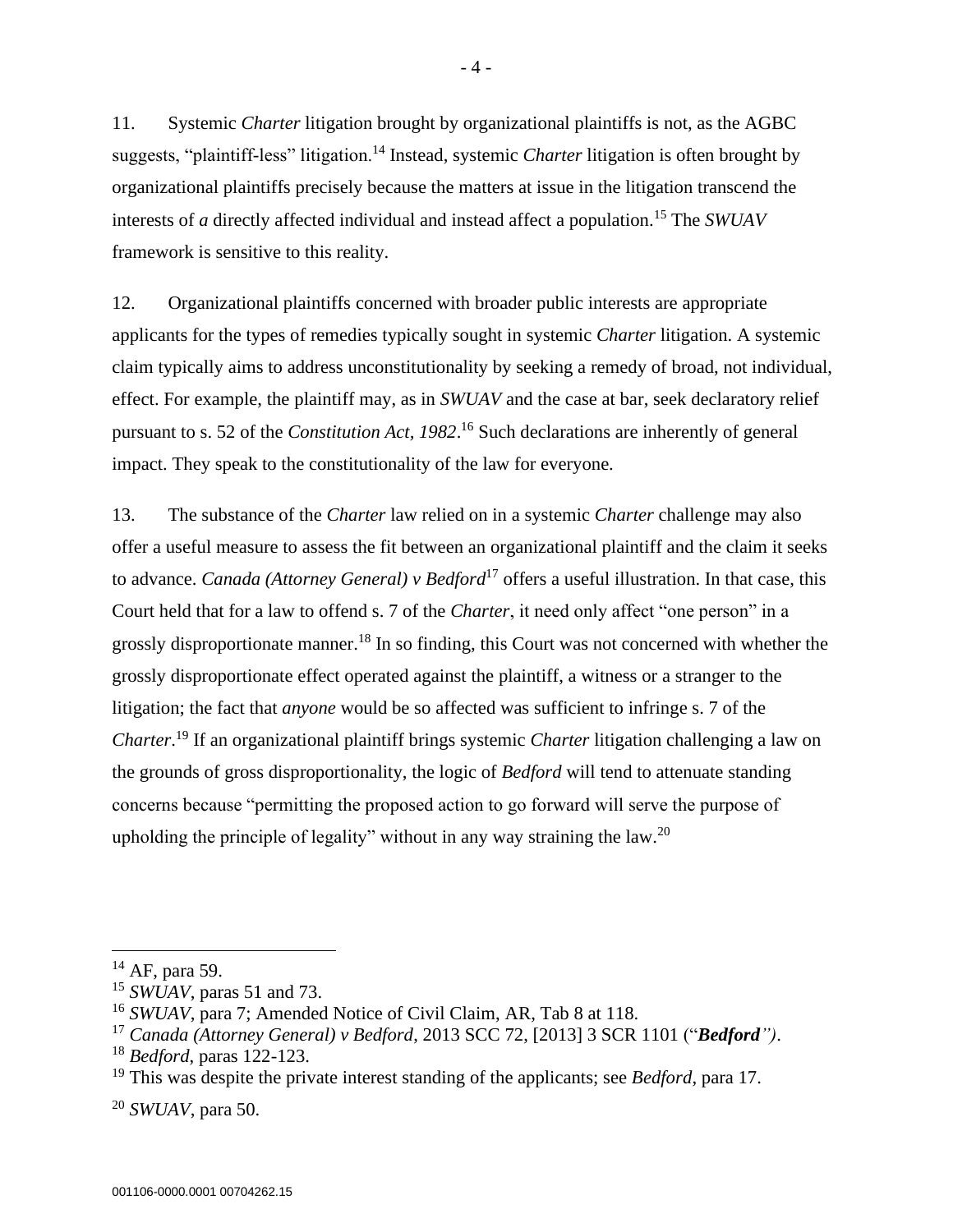14. In contrast to maintaining the contextually sensitive approach required by *SWUAV*, adding new arbitrary barriers to standing (such as whether an individual plaintiff will have direct evidence) would only serve to undermine the courts' ability to address potentially unconstitutional laws, contrary to the principle of legality. The AGBC's suggestion<sup>21</sup> that legality, an animating principle and central concern of public interest standing, $^{22}$  should not be given too much consideration in the assessment of standing misses the point of the principle itself. Systemic *Charter* litigation is brought to enforce the supremacy of the Constitution over laws of general application. Legality is the very essence of this type of action.

#### <span id="page-13-0"></span>**B. Public interest standing should not be tied to how the facts of the case will be proved**

15. The Appellant rightly emphasizes the value of concrete adjudicative facts in systemic *Charter* litigation but wrongly tethers the analysis of public interest standing for organizational plaintiffs to how the facts may be proved.<sup>23</sup> The AGBC's focus on modes of proof is misplaced because the specific method for proof of a case (and in particular whether that method includes a directly affected plaintiff), is peripheral to the standing analysis.

16. The criteria prescribed by the *SWUAV* framework focus on the substance of the claim, the interest of the plaintiff and whether that case can be reasonably and effectively adjudicated with the plaintiff before the court. The framework does not focus on the modes of presenting evidence because those mechanics do not necessarily affect the reasonableness and effectiveness of the claim's adjudication. Such details are not salient to whether the court will have the benefit of the contending points of view of those most affected nor to whether the court will be equipped to play its proper role in our Constitutional democracy. <sup>24</sup> Instead of a formalistic inquiry into a plaintiff's trial plan, the approach in *SWUAV* demands a holistic review of the claim to be exercised in a "liberal and generous manner".<sup>25</sup>

<sup>&</sup>lt;sup>21</sup> AF, paras 2, 36, 46, 49, 51-53.

<sup>22</sup> *SWUAV*, para 33.

 $^{23}$  AF, paras 46, 55-58, 60-68.

<sup>24</sup> *SWUAV,* para 1.

<sup>25</sup> *SWUAV,* para 2.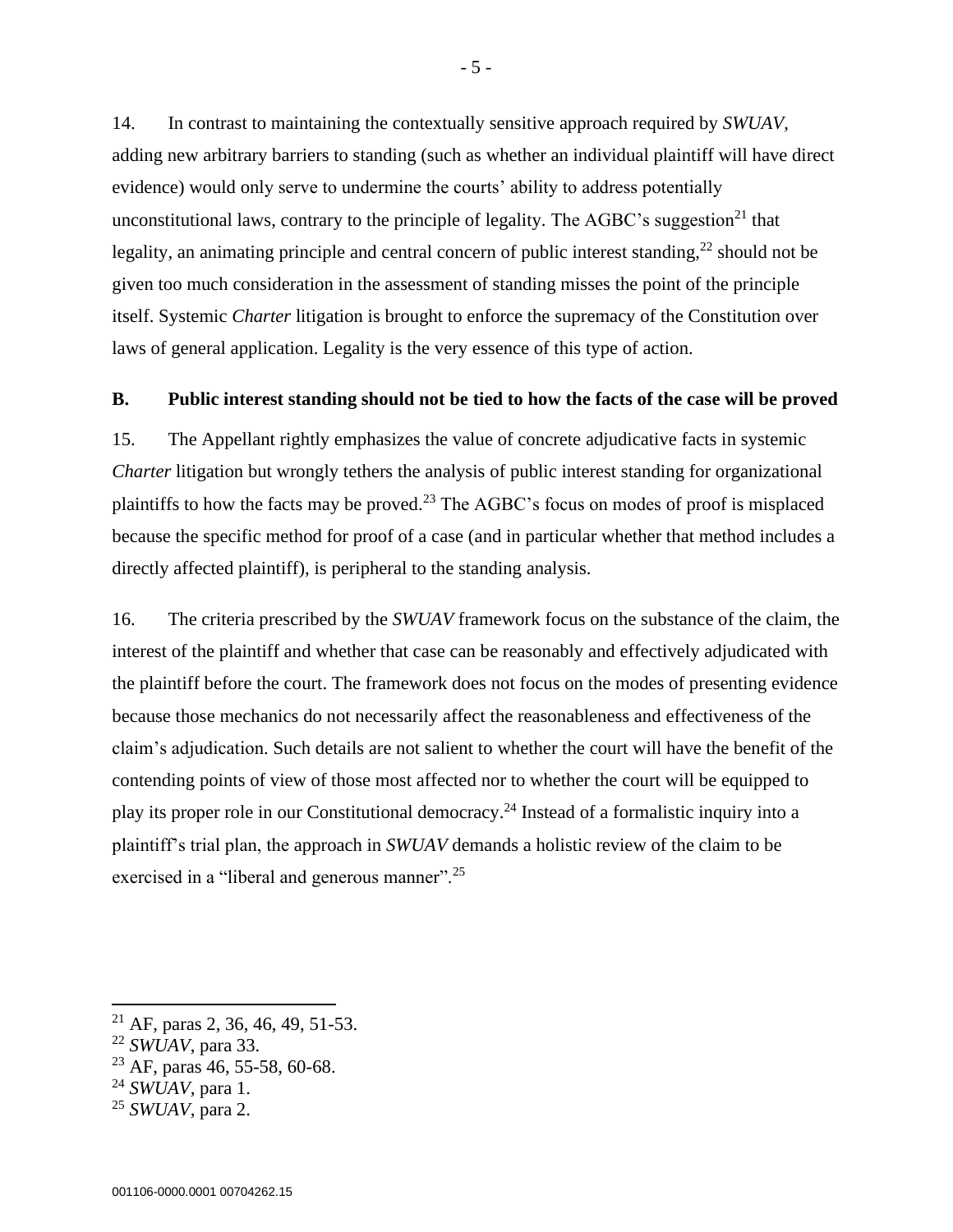17. Certainly, an organizational plaintiff intent on advancing systemic *Charter* litigation must plead and, unless admitted, prove the material facts of its cause of action.<sup>26</sup> This will usually require the public interest litigant to lead evidence to prove adjudicative facts, *i.e*. those establishing the where, when and why of a particular situation.<sup>27</sup> But a requirement to prove adjudicative facts should not dictate *how* those facts may be proven. Canadian law does not require that adjudicative facts in *Charter* cases usually (let alone always) be proven on the evidence of an individual plaintiff.<sup>28</sup> The law of public interest standing should not be rigged so as to effectively impose a presumption in favour of this method of proof.

18. Recent cases highlight the role that individual facts typically play in systemic *Charter* litigation; these facts tend to illustrate, rather than define, the material facts of the claim.

19. In *Carter*, a case in which the BCCLA was an organizational co-plaintiff, it was not crucial to the adjudication of the claim that the plaintiff Gloria Taylor had amytrophic lateral sclerosis (ALS) nor that the plaintiff Lee Carter's mother, Kay Carter, suffered from spinal stenosis before she died with medical assistance in Switzerland, with the help of her daughter. Gloria Taylor's and Kay Carter's circumstances illustrated how the impugned laws were liable to affect a person suffering from a serious, irremediable medical condition. Likewise, Lee Carter's circumstances illustrated how a risk of prosecution under s. 241(b) of the *Criminal Code,* RSC 1985, c. C-46 (as it then read) could affect a person who decided to assist a loved one in seeking medically assisted death.<sup>29</sup> None of Gloria Taylor's, Kay Carter's nor Lee Carter's circumstances

<sup>29</sup>*Carter*, para 20.

<sup>&</sup>lt;sup>26</sup> *Contra* the suggestion of the AGBC, AF, para 56, the Court of Appeal expressly recognized that public interest litigants must plead material facts sufficient to lay the foundation for public interest standing; see BCCA Reasons, para 97, AR, Tab 3 at 64.

<sup>27</sup> *R v Spence*, 2005 SCC 71, [2005] 3 SCR 458 ("*Spence*"), para 58. An exception arises in the rare case of a law with an unconstitutional purpose that may be decided on a question of law alone, see *Manitoba (A.G.) v Metropolitan Stores Ltd.*, [1987] 1 SCR 110 at 133, discussed in *Danson v Ontario (Attorney General)*, [1990] 2 SCR 1086 at 1100-1101.

<sup>&</sup>lt;sup>28</sup> In *Carter* for example, the impact of the impugned law on grievously ill individuals and their loved ones was the subject of extensive non-party lay evidence; see paras 14-16.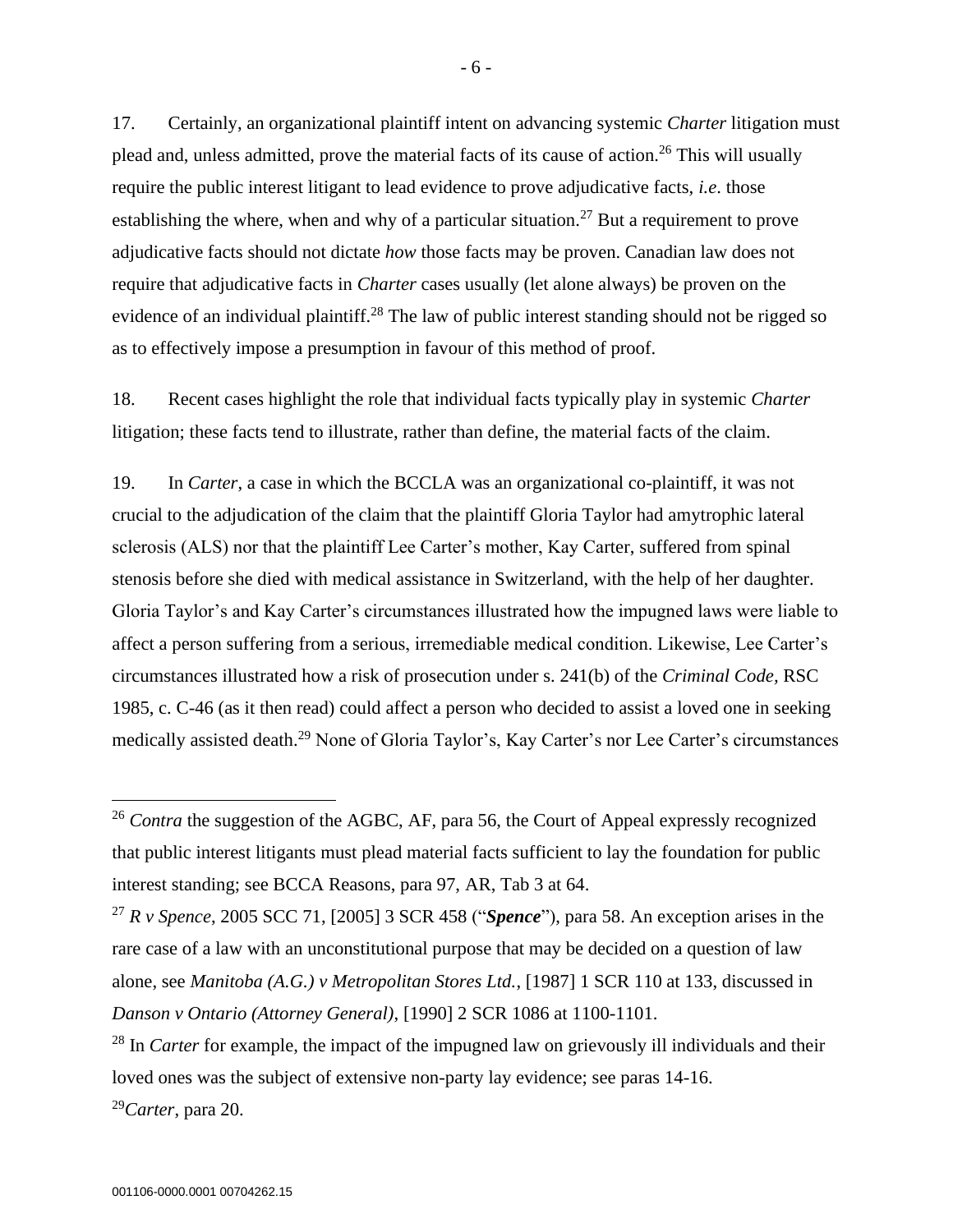purported to define the experiences of everyone affected by the laws. Instead, they exemplified them.

20. *SWUAV* was also systemic *Charter* litigation. The statement of claim pleaded facts about the experiences of Ms. Kiselbach, a former sex worker, with the effects of the *Criminal Code* provisions at issue.<sup>30</sup> Ms. Kiselbach's facts were not germane to the systemic challenge because they were *her* experiences. Rather, Ms. Kiselbach's experiences were indicative of how sex workers, more generally, were affected by the impugned laws. In that case, the plaintiffs would not have limited their claim to proof based on Ms. Kiselbach's individualized facts. They would have advanced evidence through non-plaintiff witnesses, too.<sup>31</sup>

21. It is also necessary to bear in mind the important role that expert evidence typically plays in systemic *Charter* litigation.<sup>32</sup> Social facts are often dispositive in *Charter* claims; <sup>33</sup> they provide the information and context about the "society at large" in which a systemic claim is set, and evidence about how specific populations experience the law's impact. This Court has made it clear that social facts should be established by expert evidence, rather than by reliance on judicial notice.<sup>34</sup> The presence of an individual plaintiff does not enhance the reasonableness or effectiveness of a systemic claim where social fact evidence must be adduced through experts.

22. *Solitary Confinement* is an example of systemic *Charter* litigation successfully prosecuted by organizational plaintiffs. In that case, the BCCLA and the John Howard Society pleaded material facts to support their allegations that the practice of solitary confinement authorized by the *Corrections and Conditional Release Act*, SC 1992, c 20 causes "significant adverse effects on the physical, psychological, and social health of inmates"; is carried on without independent oversight; and disproportionately affects Aboriginal and mentally ill people

 $30$  Ms. Kiselbach was recognized to have public interest standing. Her argument for private interest standing was not addressed by this Court: *SWUAV*, para 77.

<sup>31</sup> *SWUAV*, para 71.

<sup>32</sup> *Bedford v Canada,* 2010 ONSC 4264*,* para 84; *Bedford*, para 53; see also *Carter*, *Bedford*, *Solitary Confinement*, and *PHS Community Services Society v. Attorney General of Canada*, 2008 BCSC 661.

<sup>33</sup> *Spence*, para 64.

<sup>34</sup> *Bedford*, para 53; *R v Malmo-Levine; R v Caine*, 2003 SCC 74, [2003] 3 SCR 571, paras 26- 28.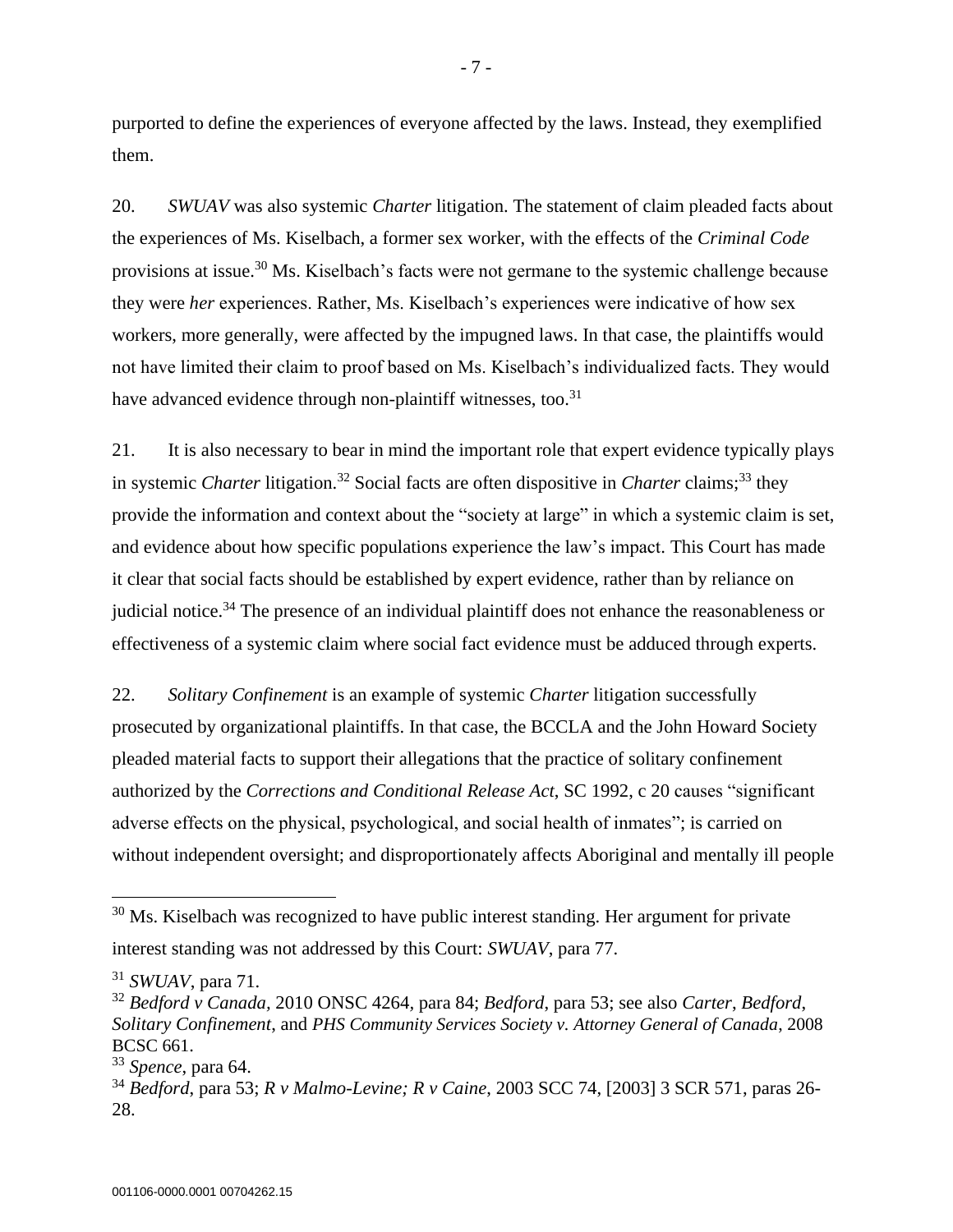in prison.<sup>35</sup> At trial, the plaintiffs adduced evidence sufficient to show that the law unconstitutionally affected populations of incarcerated individuals. The resulting trial record provided an appropriate basis for appellate review.<sup>36</sup>

23. Given the nature and realities of systemic *Charter* litigation, the AGBC's preoccupation with how the facts of the claim may be proved is unwarranted, unhelpful and unnecessary. The ability of a litigant to prove a systemic Charter claim does not turn on whether the litigant is an organization with public interest standing or an individual with private standing. Rather, the proof of the claim will turn on whether the litigant can adduce admissible and probative evidence – by any permissible means – and has skilled counsel to organize and present it.<sup>37</sup>

# <span id="page-16-0"></span>**C. Organizational plaintiffs should not be required to function as proxies to satisfy the test for standing**

24. The AGBC's proposed addition of a 'proxy' requirement to the test for public interest standing<sup>38</sup> is ill-suited to the ultimate goal of the *SWUAV* framework: determining whether the proposed suit is, in all the circumstances, a reasonable and effective means of advancing a serious legal claim.<sup>39</sup> In some cases, a representative "by and for" organization<sup>40</sup> may be a particularly effective plaintiff but it will not necessarily be the *only* appropriate plaintiff – just as a given individual will not necessarily be the *only* appropriate plaintiff to advance a claim.

25. Moreover, the *SWUAV* framework should not be changed to require that an organizational plaintiff stand for a certain "type" of individual. To insist that an organization function as a "proxy" for anyone misunderstands what it is that makes systemic *Charter* litigation systemic in nature, *i.e*. litigation that is concerned with the broad-based impact of the law "regardless of the individual attributes or experiences of any particular member of the group."<sup>41</sup> A group that coalesces around a more broadly-defined concern, such as civil liberties,

- 8 -

<sup>&</sup>lt;sup>35</sup> 2018 BCSC 62, para 2. The organizations' standing to advance the claims was not disputed.

<sup>36</sup> *Solitary Confinement*, applications for leave to appeal and cross-appeal allowed February 13, 2020, 2020 CanLII 10501 (SCC) but appeals later discontinued.

<sup>37</sup> *SWUAV*, paras 51 and 74.

 $38$  See AF, para 98.

<sup>39</sup> *SWUAV*, para 52.

<sup>40</sup> *SWUAV*, para 58.

<sup>41</sup> BCCA Reasons, para 112.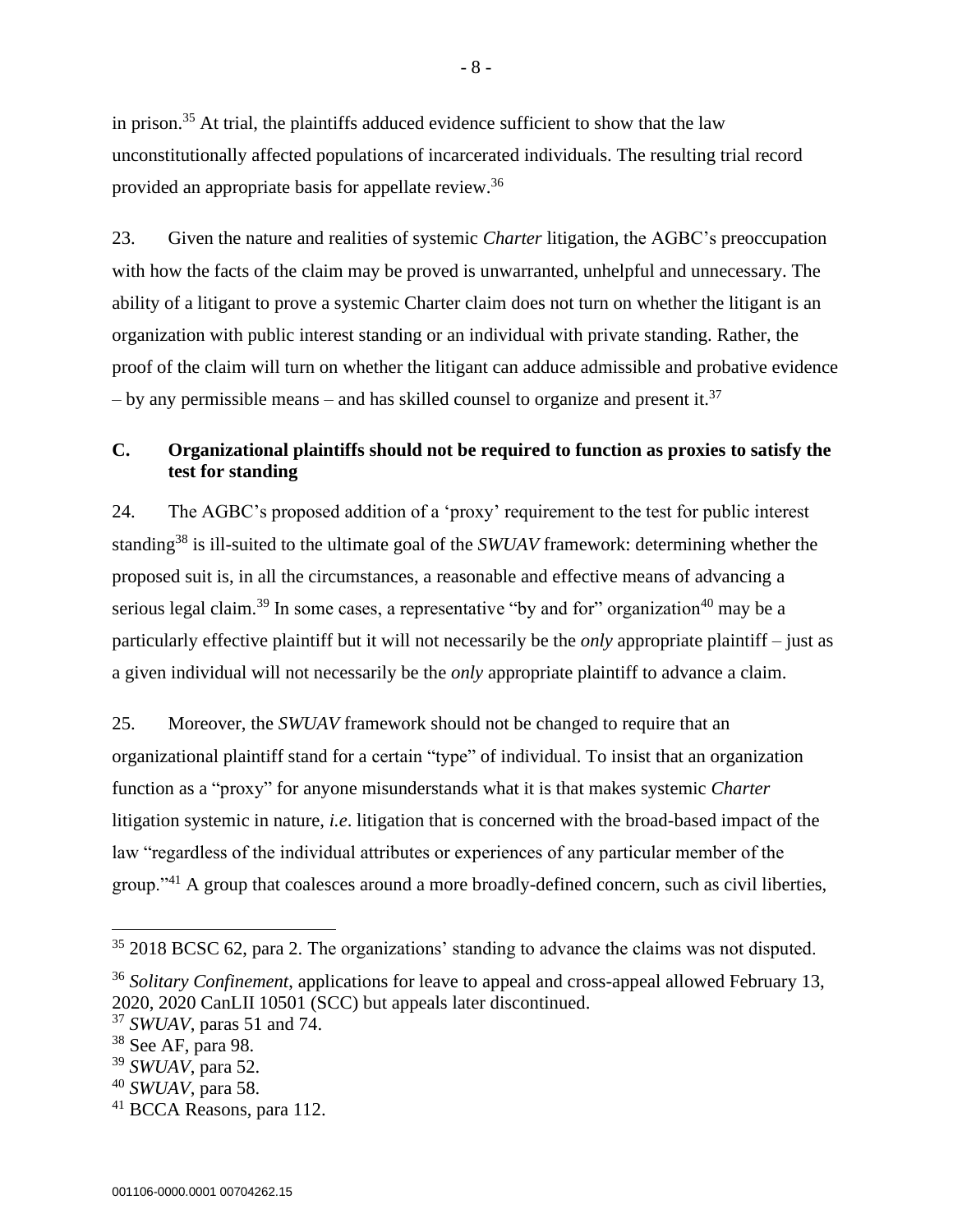equality, environmental protection or disability, may be a suitable plaintiff to advance a claim addressing the rights of those affected by a law or government action.

26. More importantly, the proposed proxy requirement would both undermine the legality principle and promote the dissipation of judicial resources. The premise of the AGBC's argument is that only the "right" person can test the constitutionality of a law.<sup>42</sup> If this is so, laws will be insulated from review, and an essential aspect of the superior courts' constitutional function will be constrained, until the "right" plaintiff appears. This is an assault on the principle of legality. Further, if the standing criteria require Courts to look for the "right" applicant to test the constitutionality of a law, this will tend to invite a multiplicity of litigants to bring similar claims, at "grave inconvenience" to the functioning of the justice system.<sup>43</sup>

# <span id="page-17-0"></span>**D. This Court should not impose a rebuttable presumption against public interest standing for organizations**

27. The AGBC's proposals to burden the *SWUAV* framework with new strictures on public interest standing for organizations do not advance the aims set out in *SWUAV*. The principle of legality (including access to the courts) and the prudent use of judicial resources require that the focus in an examination of public interest standing remains whether, *in all the circumstances*, the organization is positioned to advance a reasonable and effective claim. The analysis should respond to the nature of the claim, including whether the claim is a systemic claim, and how *that*  claim can reasonably and effectively be made out.<sup>44</sup>

28. This Court should not adopt the AGBC's skepticism of organizational plaintiffs in systemic *Charter* litigation. The decades-long history of systemic *Charter* litigation in Canada shows that organizational plaintiffs, such as societies, non-profit bodies and other interest-based groups, have tended to distinguish themselves as assets to the justice system.<sup>45</sup>

 $42$  AF, paras 40, 60, 66.

<sup>43</sup> *SWUAV*, para 26.

<sup>44</sup> *SWUAV*, paras 47, 50.

<sup>45</sup> See, for example: *Carter*, *Solitary Confinement* discussed above; see also *Trial Lawyers Association of British Columbia v British Columbia (Attorney General)*, 2021 BCSC 348, paras 52, 53, 59-60.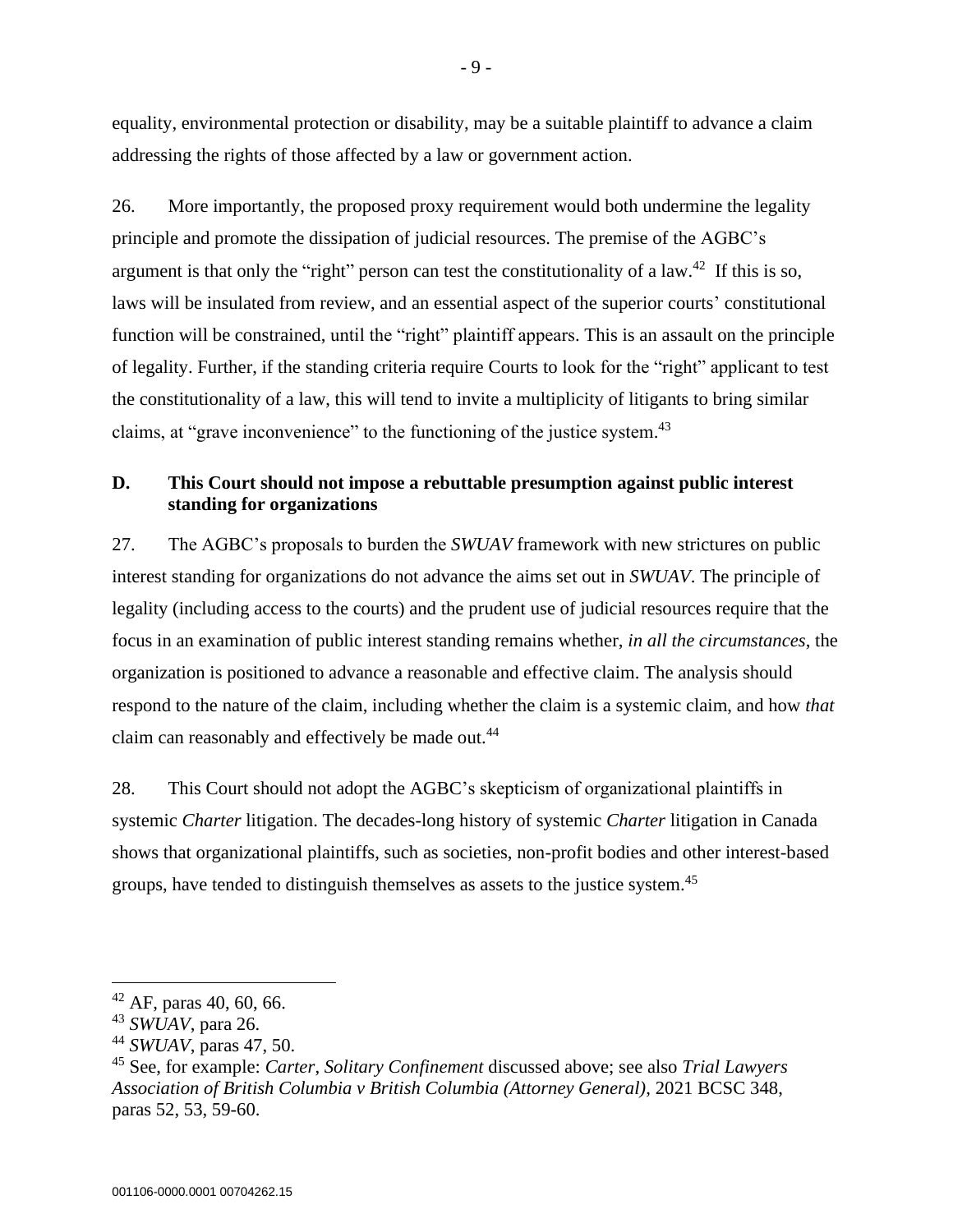29. The positive track record of organizational plaintiffs is not surprising. Organizational litigants are by their nature positioned to offer a nuanced understanding of the implications of unconstitutional laws since they are usually concerned with the law's impact on constituencies or groups of people in similar, but not identical, circumstances.<sup>46</sup> This kind of expertise – a factor expressly recognized in the *SWUAV* framework<sup>47</sup> – helps frame the issues in a systemic *Charter* challenge in a manner suitable for adjudication. Well-framed systemic claims promote the effective use of judicial resources by reducing or eliminating the likelihood of a multiplicity of proceedings that test the law in (potentially duplicative) slices.<sup>48</sup>

30. If any presumption should be recognized, it is a presumption in favour of organizational capacity to advance reasonable and effective systemic *Charter* litigation given the ability of organizations to enhance the goals of judicial economy and access to the courts.

31. The BCCLA submits that this Court should decline the AGBC's invitation to tilt public interest standing criteria away from organizational plaintiffs. The concerns that principally guide the law of public interest standing in Canada – the principle of legality and prudence in the use of judicial resources – do not justify such limits.

### **PART IV - SUBMISSION ON COSTS AND ORDER SOUGHT**

<span id="page-18-0"></span>32. The BCCLA takes no position on the disposition of the appeal, seeks no costs and requests that no costs be ordered against it.

# ALL OF WHICH IS RESPECTFULLY SUBMITTED.

DATED at Vancouver, in the Province of British Columbia, the 1<sup>st</sup> day of December, 2021.

Elin Sigurdson Monique Pongradic-Speier, Q.C.

<sup>46</sup> On this point, the BCCLA adopts and relies upon the arguments at RF, paras 70-72.

<sup>47</sup> *SWUAV*, para 51.

<sup>48</sup> *SWUAV*, paras 51, 70 and 73.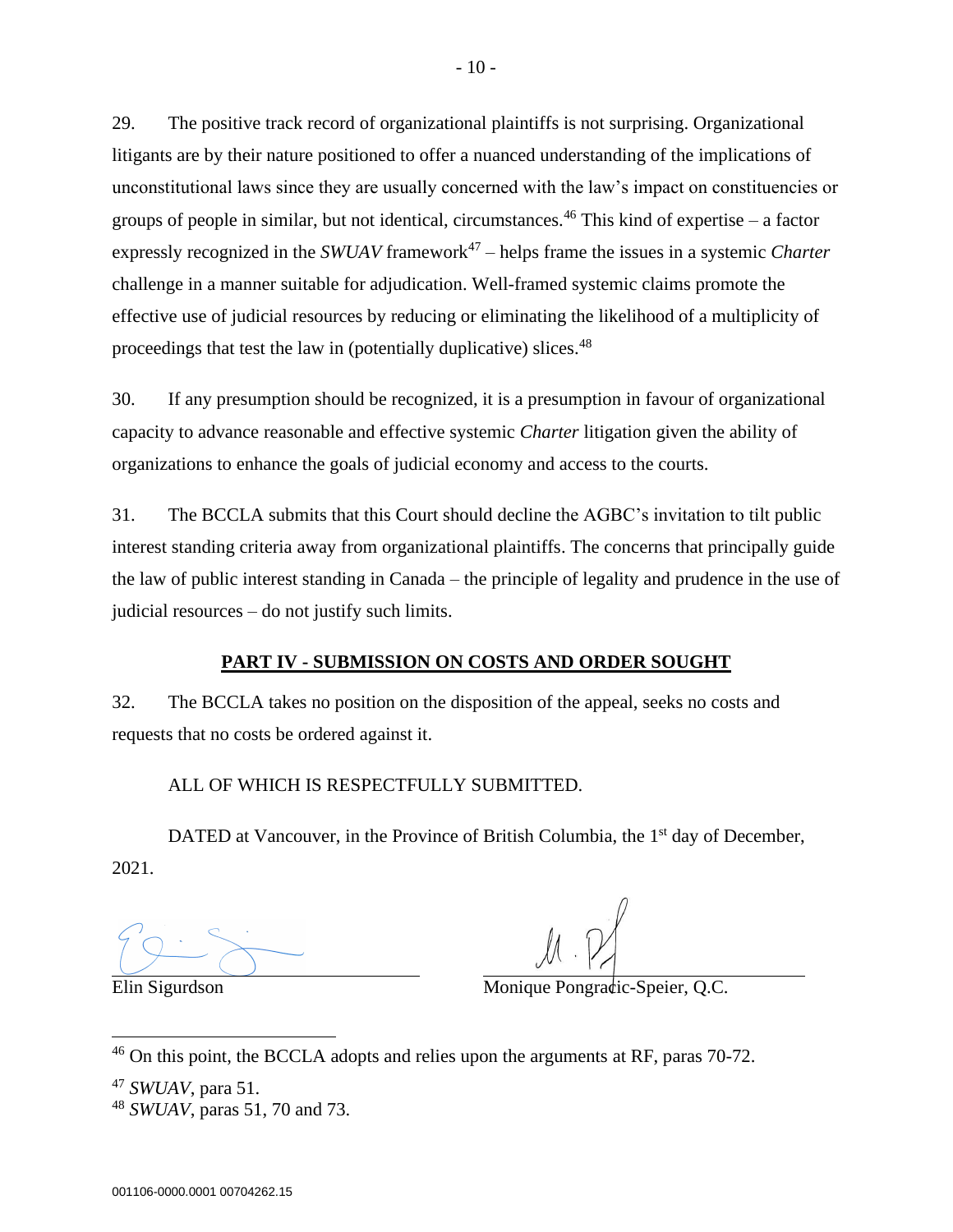# <span id="page-19-0"></span>**PART V - TABLE OF AUTHORITIES AND LEGISLATIVE PROVISIONS**

# **Paragraph(s)**

| <b>Amnesty International Canada v Canadian Forces, 2007 FC 1147</b>                                                         | $\overline{4}$                                      |
|-----------------------------------------------------------------------------------------------------------------------------|-----------------------------------------------------|
| <b>Amnesty International Canada v Canadian Forces, 2008 FC 336</b>                                                          | $\overline{4}$                                      |
| <b>Amnesty International Canada v Canada Forces, 2008 FCA 401</b>                                                           | $\overline{4}$                                      |
| <b>British Columbia Civil Liberties Association v Canada (Attorney General),</b><br>2018 BCSC 62                            | 4, 21, 22, 28                                       |
| <b>British Columbia Civil Liberties Association v Canada (Attorney General),</b><br>2019 BCCA 228                           | 4, 21, 22, 28                                       |
| Canada (Attorney General) v Bedford, 2013 SCC 72, [2013] 3 SCR 1101                                                         | 13                                                  |
| Canada (Attorney General) v Downtown Eastside Sex Workers United Against<br>Violence Society, 2012 SCC 45, [2012] 2 SCR 524 | 1, 2, 4, 6, 7, 9,<br>$11-14$ , 16, 20,<br>23-27, 29 |
| <b>Canadian Council of Churches v Canada (Minister of Employment and</b><br><i>Immigration</i> ), [1992] 1 SCR 236          | 1                                                   |
| Carter v Canada (Attorney General), 2012 BCSC 886                                                                           | 4, 17, 19, 21,<br>28,                               |
| Carter v Canada (Attorney General), 2013 BCCA 435                                                                           | 4, 17, 19, 21,<br>28,                               |
| Carter v Canada (Attorney General), 2015 SCC 5, [2015] 1 SCR 331                                                            | 4, 17, 19, 21,<br>28,                               |
| Chaouilli v Quebec (Attorney General), 2005 SCC 35, [2005] 1 SCR 791                                                        | 10                                                  |
| Danson v Ontario (Attorney General), [1990] 2 SCR 1086                                                                      | 17                                                  |
| Manitoba (A.G.) v Metropolitan Stores Ltd., [1987] 1 SCR 110                                                                | 17                                                  |
| PHS Community Services Society v. Attorney General of Canada, 2008 BCSC<br><u>661</u>                                       | 21                                                  |
| R v Malmo-Levine; R v Caine, 2003 SCC 74, [2003] 3 SCR 571                                                                  | 21                                                  |
| R v Spence, 2005 SCC 71, [2005] 3 SCR 458                                                                                   | 17, 21                                              |
| <b>Smith v Attorney General of Ontario, [1924] SCR 331</b>                                                                  | 7                                                   |
| <b>Trial Lawyers Association of British Columbia v British Columbia (Attorney</b><br>General), 2021 BCSC 348                | 28                                                  |

**CASES**